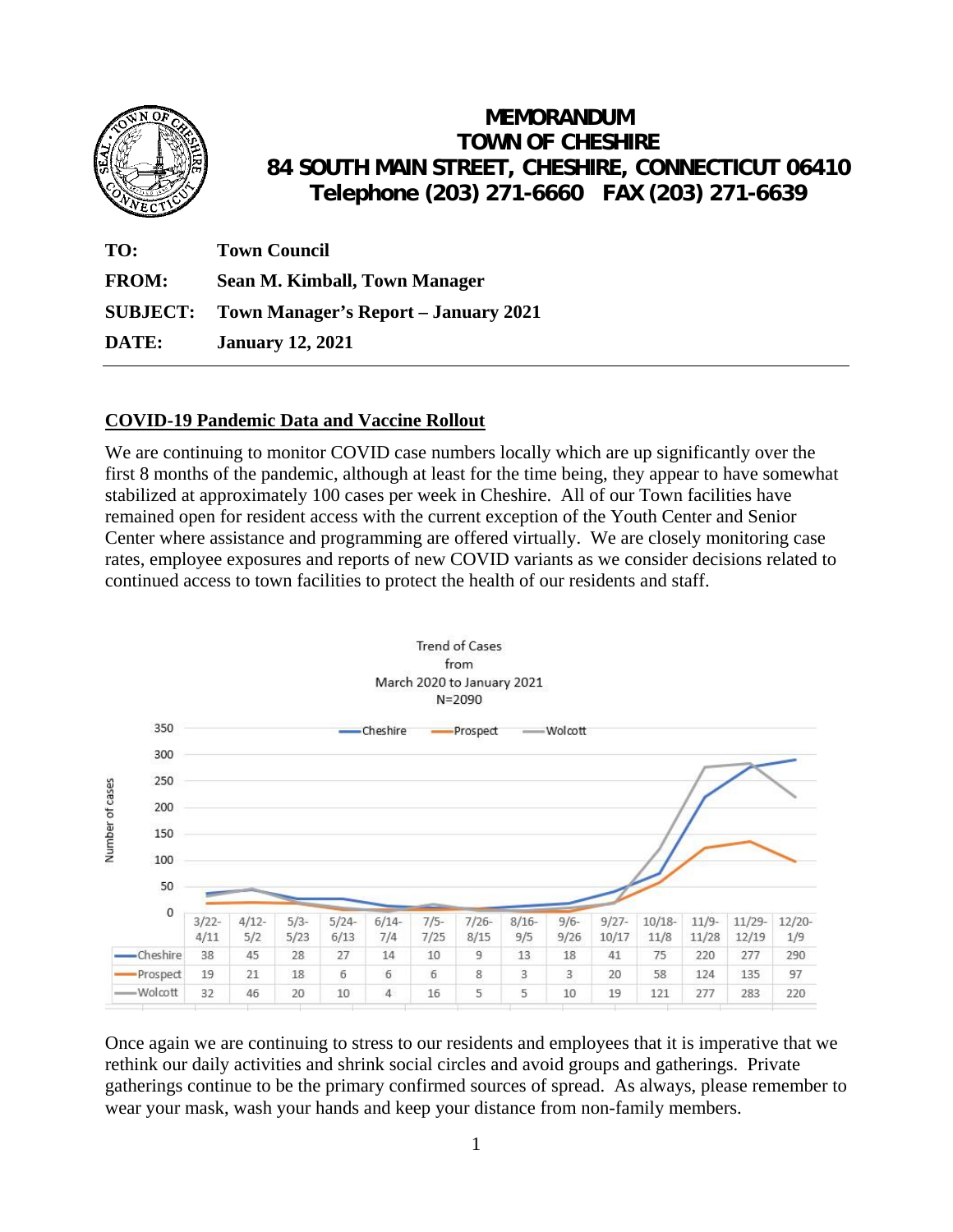Cheshire has been hosting the Chesprocott regional vaccination clinics for Phase 1A at the Community Pool and the third event will be held tomorrow morning from 9:00am-12:00pm. Eligible residents should contact their employer to be sure they have been submitted and uploaded into the VAMS system in order to make an appointment at the Chesprocott clinic or any other clinic location in our area.

As most are aware, information related to the next phase and eligibility of older residents continues to change by the day and hour. The state has announced that residents age 75+ will be eligible next week and that they should expect to be contacted by their primary care providers or hospitals in the coming weeks beginning as soon as Thursday. We expect that additional residents will be eligible to register and receive the vaccine in the very near future.

#### **Development of the FY 2022 Town Operating Budget**

We are in the process of preparing the FY 2022 Recommended Operating Budget. Department budget requests are due to my office this Friday, January  $15<sup>th</sup>$  and I will be holding department budget meetings over the following few weeks. Just a reminder, the deadline for the transmittal of the recommended budget to the Town Council for consideration is Wednesday, March 10<sup>th</sup>. The General Assembly convened on Wednesday, January 6th and we will be closely monitoring any information related to the state budget and evaluating the potential impact on Cheshire. This is a "long session" year for the State Legislature so the final adopted budget is expected near the close of session on Wednesday, June 9<sup>th</sup>. The deadline for Cheshire Town Council budget adoption is April  $30<sup>th</sup>$ .

## **Human Services Offerings**

## **Narcan & Suicide Prevention Trainings – Provided by the Western CT Coalition**

Narcan training will be held on January 26, 2021 from 10:00 am - 11:30am. Registration is required. For more information please click here.

Suicide Prevention training will be held on January 29, 2021 from 11:00 am - 12:30 pm. Registration is required. For more information please click here.

Both trainings are free of charge.

## **New Restroom Facility at Quinnipiac Park Athletic Fields**

The new restroom facility at Quinnipiac is on schedule to be bid this winter with a planned installation in early summer. The proposed building will be a pre-cast structure similar to the bathrooms on the linear trail along the newest section near West Main Street. The new restrooms at Quinnipiac Park will be provide additional convenient and ADA accessible facilities on the other side of the park from the existing restrooms.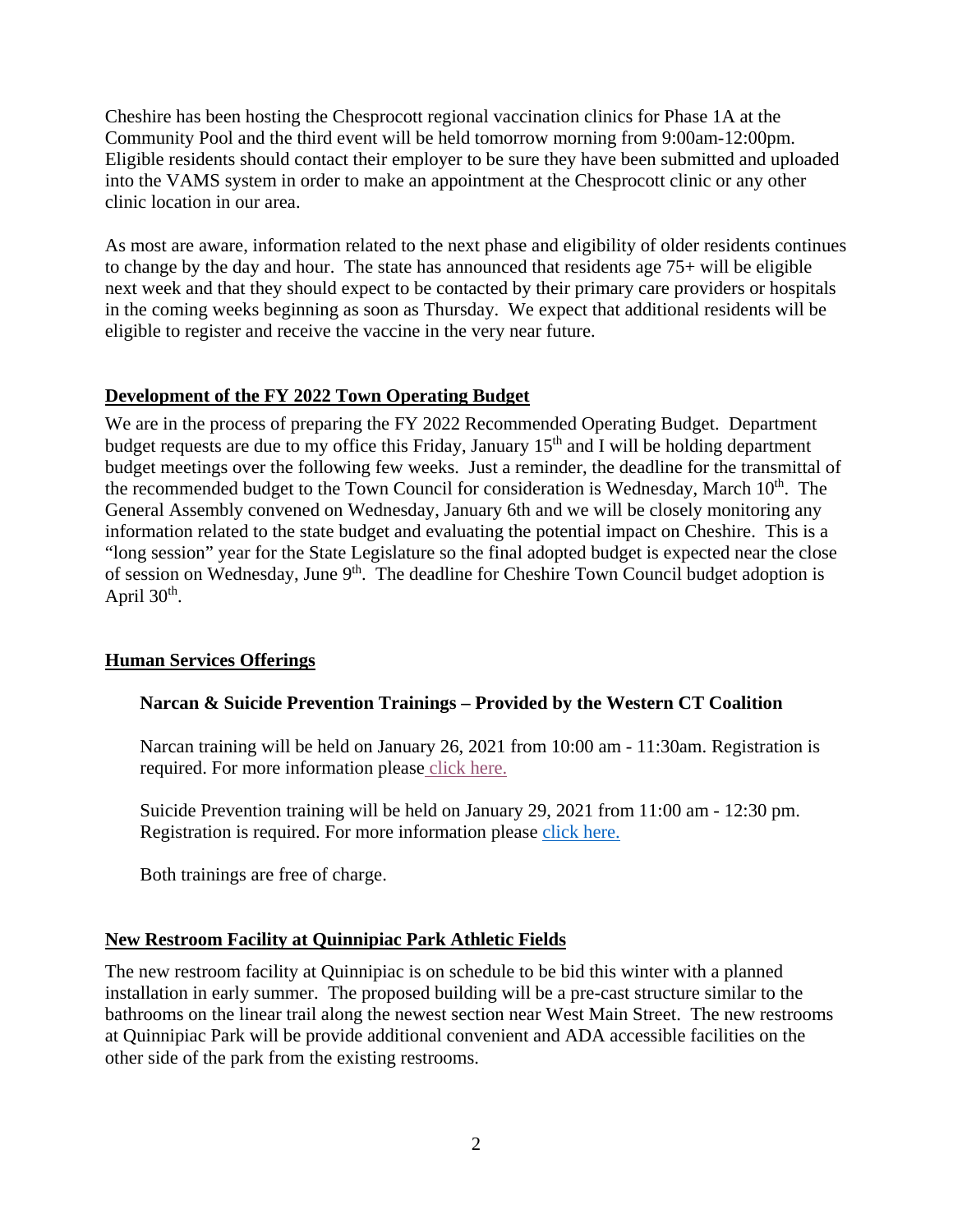#### **New Trinity Ambulance in Service**

Last week Trinity Health placed a new ambulance into service for Cheshire. The Town Council will recall that we pushed for newer vehicles and equipment as part of the new contract negotiated with Trinity Health as part of the acquisition of Campion Ambulance.



#### **Upcoming Town Council & Sub-Committee Meetings**

**Town Council Personnel Committee**  January 13, 2021 – 4:00 pm

**Town Council Special Meeting**  January 13, 2021 – 6:00 pm EXECUTIVE SESSION ONLY

**Town Council Special Meeting**  January 14, 2021 – 6:00 pm EXECUTIVE SESSION ONLY

**Town Council Special Meeting (Tentative)**  January 26, 2021 – 6:00 pm

**Town Council Regular Meeting**  February 9, 2021 – 7:00 pm

**School Modernization Communications Subcommittee** January 13, 2021 – 5:00 pm

**School Modernization Committee** January 20, 2021 – 7:00 pm

**School Modernization Committee** February 1, 2021 – 7:00 pm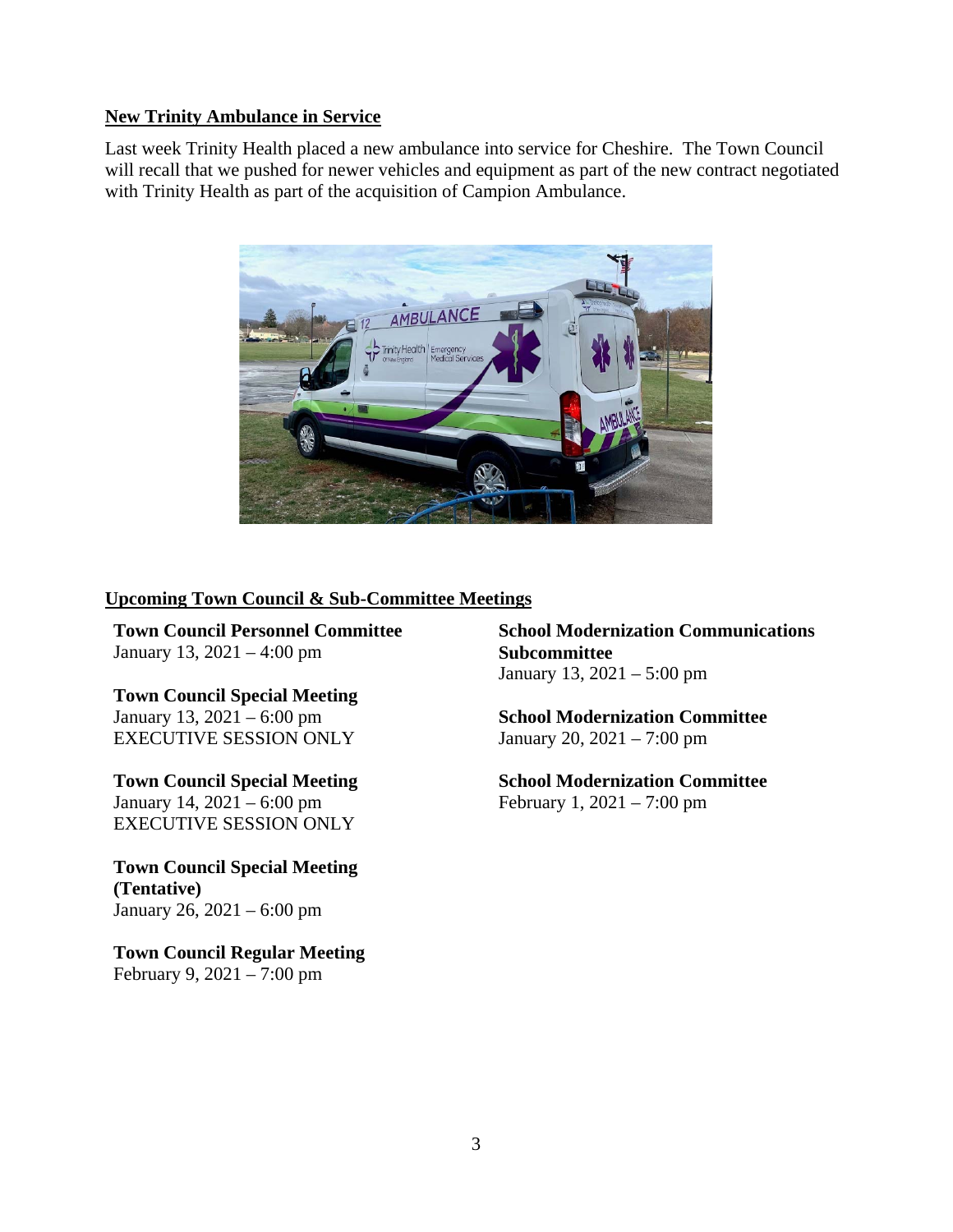

"The Bedding Plant Capital of Connecticut"

## **MEMORANDUM FINANCE DEPARTMENT January 12, 2021**

- TO: **Town Council Members** Laura Brennan, Town Clerk
- CC: Sean Kimball, Town Manager

James Jaskot, Finance Director  $\bigcirc$ **FROM:** 

 $\bar{\epsilon}$ 

**SUBJECT: Month End Financial Report** 

In accordance with Section 6-4(c) of the Town Charter, I am transmitting the yearto-date financial report for the month ending December 31, 2020. This information consists of the "Revenue by Account", and the "Budget Department Summary" reports.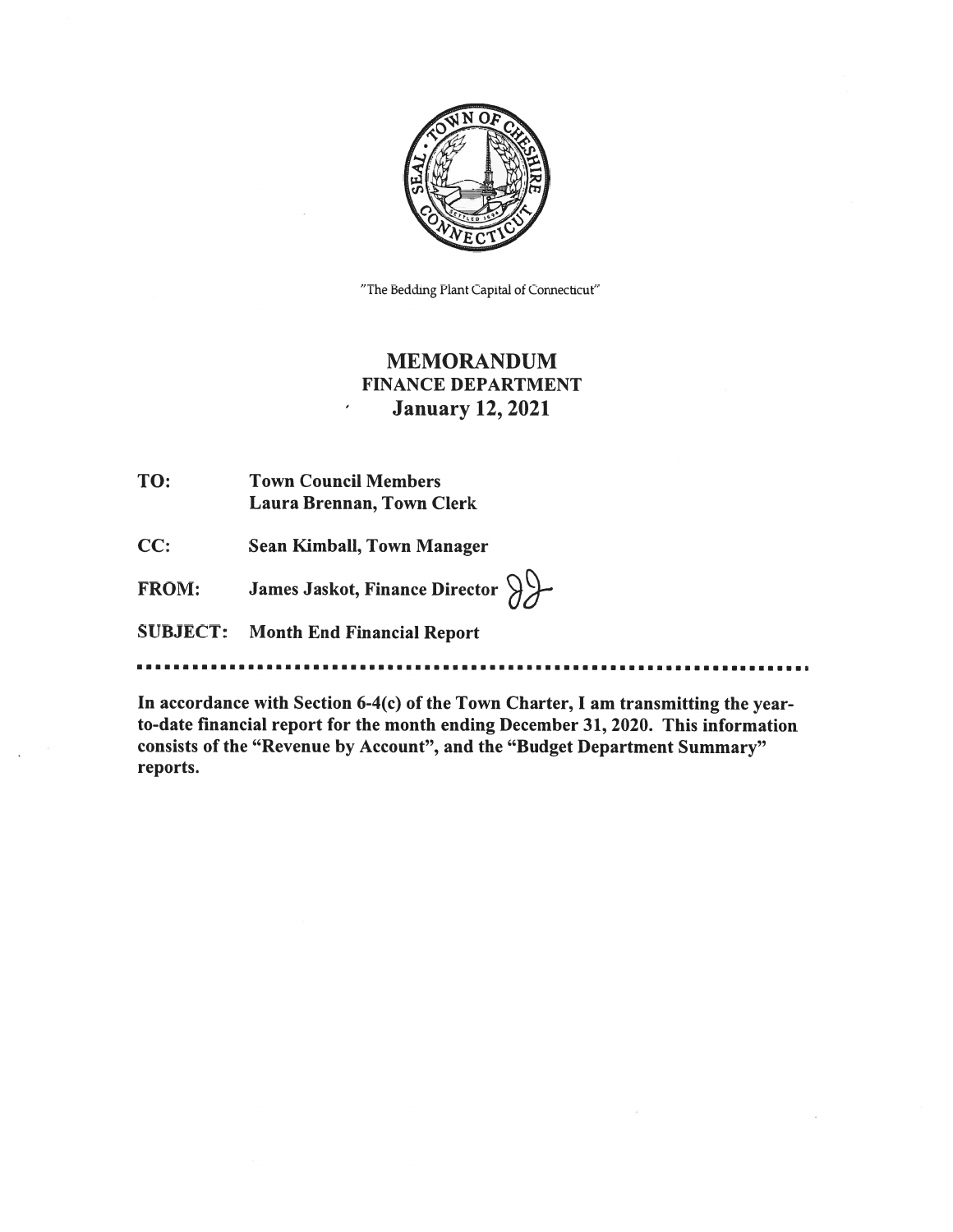| OF CHESHIRE<br>-TO-DATE BUDGET<br>TOWN<br>YEAR.<br>Ō<br>4<br>$\ldots$<br>$\frac{1}{1}$<br>$01/12/2021$<br>1051schurma                                                                                                                                                                                                      | REPORT                                                                                                                                                                  |                                                | OCOC/IE/TI JOSD<br>Revenue Detail<br>General Fund                                                                                                                                                                          |                                                                                                                                                                                                                                                                                                        |                                                                                                                                                                                                                                                                                                                                                                            | P<br>glytdbud<br>                                                                                                                                                                                                                                         |
|----------------------------------------------------------------------------------------------------------------------------------------------------------------------------------------------------------------------------------------------------------------------------------------------------------------------------|-------------------------------------------------------------------------------------------------------------------------------------------------------------------------|------------------------------------------------|----------------------------------------------------------------------------------------------------------------------------------------------------------------------------------------------------------------------------|--------------------------------------------------------------------------------------------------------------------------------------------------------------------------------------------------------------------------------------------------------------------------------------------------------|----------------------------------------------------------------------------------------------------------------------------------------------------------------------------------------------------------------------------------------------------------------------------------------------------------------------------------------------------------------------------|-----------------------------------------------------------------------------------------------------------------------------------------------------------------------------------------------------------------------------------------------------------|
| GENERAL FUND<br>৩<br>$\circ$<br>FOR<br>ᆏ<br>202<br>ACCOUNTS<br>1000<br>FOR<br>$\mathbf{I}$<br>$\mathsf I$<br>$\sqrt{2}$                                                                                                                                                                                                    | INAL<br>REV<br>DRIGII<br>ESTIM I                                                                                                                                        | M REV<br>STMTS<br><b>NILIST</b><br>MILIST<br>囜 | 명명<br>ω¤<br>EVI!<br>ST<br>- 1<br><b>ME</b>                                                                                                                                                                                 | ACTUAL YTD<br>REVENUE                                                                                                                                                                                                                                                                                  | REMAINING<br>REVENUE                                                                                                                                                                                                                                                                                                                                                       | <b>TROD</b><br>LDB                                                                                                                                                                                                                                        |
| $\mathbf{I}$<br>-1<br>$\mathbf{I}$<br>$\mathbf{I}$<br>-1<br>$\mathbf{I}$<br>$\mathbf{I}$<br>-1<br>$\mathbf{I}$<br>J.<br>n<br>TAXES<br>$\mathbf{I}$<br>$\mathbf{I}$<br>$\mathbf{1}$<br>J.<br>$\overline{\phantom{a}}$<br>Н<br>$\overline{\phantom{a}}$<br>4                                                                 |                                                                                                                                                                         |                                                |                                                                                                                                                                                                                            |                                                                                                                                                                                                                                                                                                        |                                                                                                                                                                                                                                                                                                                                                                            |                                                                                                                                                                                                                                                           |
| K LEVY<br>3 OF OCCUPANC<br>3 EXEMPTION<br>CERTIFICATE OF OCCUP.<br>CERTIFICATE EXEMPTIO<br>SUPPLEMENTAL M V TAX<br>PRIOR YEAR LEVIES<br>ω<br>INTEREST & LIEN FEE<br>$\blacksquare$<br>TAX<br>CURRENT<br>dooodd<br>11111111111111<br>000000<br>ㅋㅋㅋㅋㅋㅋ                                                                       | $\infty$ $\infty$ $\infty$ $\infty$<br><b>LOO400</b><br><b>NOLOO</b><br>$330000$<br>$0540000$<br>$0000000$<br>$000000$<br>$00000$<br>$\overline{\phantom{0}}$<br>თ<br>თ | 000000                                         | ∞∞ㅇㄴㅇㅇ<br><b>LOO400</b><br><b>ひりころりつ</b><br>$\sim$ $\sim$<br>$\sim$ $\sim$<br>$\sim$<br><b>MD460M</b><br>ო დ<br>m m u<br>$\circ$<br>$\circ$ $\circ$ $\circ$<br>$\overline{\phantom{a}}$<br>۰.<br>ω<br>Н<br>ጣ               | mooodm<br>いつつつのの<br>$\mathbf{a}$ , and $\mathbf{a}$ , and $\mathbf{a}$<br>$\bullet$<br>L<br>$O \nightharpoonup \neg \neg$<br>c<br>ᢁᢁ൝<br>$^\infty$<br>$\sim \infty$<br>$\sim$ $\sim$ $\sim$<br>$A - Q$<br>$^\infty$<br>$\mathbf{\Omega}$<br>いひと<br>$\circ$<br>$\overline{\phantom{a}}$<br>4<br>O       | rooonr<br><b>NOOOOO</b><br>$\cdots$<br>$\bullet$<br>$\circ$ $\circ$ $\circ$ $\circ$ $\circ$ $\circ$<br>∞ㅇㅇហ∞ 4<br>m on the H<br>$\tilde{\phantom{a}}$<br>$\overline{\phantom{a}}$<br>$\sim$<br>$\overline{\phantom{0}}$<br>454412<br>ں ت<br>$\infty$ $\sim$ $\circ$<br>0<br>$\infty$ $\sim$ $\rightarrow$<br>$\ddot{\phantom{0}}$<br>ጣ<br>$\mathbf{\Omega}$                | * * * * * *<br>olo olo olo olo olo olo<br>000mr0<br>$\bullet$<br>$\bullet$<br>$\bullet$<br>$\cdot$<br>$\bullet$<br>$\cdot$<br>$^\infty$<br>$\omega$ $\omega$ $\rightarrow$<br>$-110$<br>৩                                                                 |
| ŋ<br>TOTAL TAXE                                                                                                                                                                                                                                                                                                            | ന<br>ω<br>ጣ<br>4<br>Ġ<br>$\overline{\phantom{a}}$<br>4<br>ጣ                                                                                                             | o                                              | ო<br>$\infty$<br>ጣ<br>$\overline{\phantom{a}}$<br>4<br>ω<br>O<br>$\ddot{\phantom{1}}$<br>4<br>ጣ                                                                                                                            | ഗ<br>$\mathbf{\mathbf{u}}$<br>٠.<br>4<br>m<br>œ<br>$\overline{\phantom{a}}$<br>щ<br>$\circ$<br>ω<br>$\ddot{\phantom{0}}$<br>4<br>G                                                                                                                                                                     | m<br>$\infty$<br>٠<br>$^\infty$<br>∼<br>$\circ$<br>ω<br>Μ<br>ω<br>$\overline{\phantom{a}}$<br>$\circ$<br>ω                                                                                                                                                                                                                                                                 | o/o<br>ጣ<br>$\bullet$<br>$\overline{ }$<br>O                                                                                                                                                                                                              |
| $\mathbf{I}$<br>$\mathbf{I}$<br>1<br>$\blacksquare$<br>PILOT<br>$\mathbf{I}$<br>$\overline{\phantom{a}}$<br>$\,$ I<br>$\blacksquare$<br>$\overline{1}$<br>U<br>$\blacksquare$<br>4                                                                                                                                         |                                                                                                                                                                         |                                                |                                                                                                                                                                                                                            |                                                                                                                                                                                                                                                                                                        |                                                                                                                                                                                                                                                                                                                                                                            |                                                                                                                                                                                                                                                           |
| ACADEMY<br>HSG AUTHORITY<br>REG WATER AUTH<br>DISABLED PERSONS EXEMPT<br><b>IR</b><br>ADDN'L VETERANS EXEMPT<br>TAX<br>CONNECTICUT<br>MUN<br>/ SUPP. MI<br>PROPERTY<br>-PILOT<br>CNTRL<br>STATE OF<br>CHESHIRE<br>CHESHIRE<br>PEQ-MOH /<br>TELECOMM<br>COLLEGES<br>SO<br>daaan aduu<br>22222444444<br>HHHHHHHH<br>00000000 | 000 m 0 4 000<br>HONOWALAO<br>せつぬいのであすの<br>r<br>$\frac{1}{2}$<br>$\frac{1}{1}$<br>Н                                                                                     | 00000000                                       | 000004000<br>HONOW4MO<br>408597840<br>.<br>$\tilde{\phantom{a}}$<br>フ13201922<br>$\overline{ }$<br>$M_{\odot}$<br>৩ 4<br>ω<br>$\sigma$ $\rightarrow$<br>ம ⊣<br>$\ddot{\phantom{1}}$<br>Н<br>$\mathbf{\mathbf{\mathsf{H}}}$ | 000000400<br>ooomonwwo<br>$\bullet$<br><b><i>CALCULATION</i></b><br>$\circ$<br>$\begin{array}{c}\n1 & 0 \\ 0 & 0 \\ 0 & 0\n\end{array}$<br><b>599898</b><br>4<br><b>രാതെ</b> പ<br>.<br>$\overline{\phantom{a}}$<br>L<br>しつしのす<br>$\mathbf{\mathbf{r}}$<br>NO<br>പ ന<br>ω<br>$\sim$ $-1$<br>৩<br>٠<br>Н | 000000440<br>oooronwmo<br><b>All Andrew Card Adams</b><br>$\cdot$ $\cdot$<br>$\circ$<br>OMMO<br>O N M<br>$\infty$ $\infty$ $\infty$<br>$\circ$ $\infty$ $\sim$<br>400<br>$\mathbf{I}$<br>.<br>$\tilde{\phantom{a}}$<br>$\mathbf{I}$<br>コミん<br>$\infty$ $\sim$<br>$\circ$ 4<br>ωu<br>ო<br>$\sim$ $\rightarrow$<br>$\mathbf{\mathbf{\mathbf{\mathbf{\mathbf{\mathbf{H}}}}}}$ | * * * * * * * * *<br>010 010 010 010 010 010 010 010 010<br>ooooowmo<br>$\sigma$ . The contract of the contract of $\sigma$<br>$\bullet$<br>$\circ$<br>O O 4 4 W<br>$\circ$<br>いつつつ<br>$\mathbf{\mathbf{\mathbf{\mathsf{H}}}}$<br>$H$ $H$ $H$             |
| PILOT<br>TOTAL                                                                                                                                                                                                                                                                                                             | ৩<br>$\overline{ }$<br>$\overline{ }$<br>Н<br>$\mathbf{\Omega}$<br>$\mathbf{\Omega}$<br>$\overline{\phantom{a}}$<br>4                                                   | $\circ$                                        | O<br>∼<br>∼<br>٠<br>Н<br>$\mathbf{\alpha}$<br>Ν<br>$\ddot{\phantom{1}}$<br>4                                                                                                                                               | ഗ<br>ᆏ<br>r<br>L<br>ጣ<br>$\overline{\phantom{a}}$<br>0<br>Ч<br>4<br>٠<br>$\mathbf{\Omega}$                                                                                                                                                                                                             | m<br>$\infty$<br>$\bullet$<br>$^\infty$<br>ጣ<br>∼<br>$\ddot{\phantom{1}}$<br>0<br>Н<br>$\infty$<br>$\overline{\phantom{a}}$<br>$\mathbf{\mathbf{r}}$                                                                                                                                                                                                                       | o/o<br>H<br>٠.<br>L<br>m                                                                                                                                                                                                                                  |
| DEPARTMENTS<br>1<br>$\mathfrak l$<br>$\mathsf I$<br>$\mathfrak l$<br>$\mathsf I$<br>$\mathbf{I}$<br>-1<br>$\mathbf{I}$<br><b>TOWN</b><br>ı<br>J.<br>J<br>ω<br>-1<br>4                                                                                                                                                      |                                                                                                                                                                         |                                                |                                                                                                                                                                                                                            |                                                                                                                                                                                                                                                                                                        |                                                                                                                                                                                                                                                                                                                                                                            |                                                                                                                                                                                                                                                           |
| <b>OFFICIAL</b><br>& RECREATION<br>SENIOR SERVICES<br>YOUTH ACTIVITIES<br>DEPT<br>LIBRARY<br>ANIMAL CONTROL<br>SOLID WASTE<br>PUBLIC WORKS<br>TOWN CLERK<br><b>BUILDING</b><br><b><i>PLANNING</i></b><br>POLICE<br>PUBLIC<br>PARK<br><b>4 4 4 4 4 4 4 4 4 4</b><br>oooooooooo                                              | 00000000000<br>0400000000<br>o 4000000000                                                                                                                               | 00000000000                                    | 00000000000<br>0400000000<br>o 4000000000<br>.<br>owononuroo4<br>00001<br>ΜW<br><b>5531</b>                                                                                                                                | 00000000000<br>murunwanoo<br>.<br>∞ ၈ ∞ ∞ ∞ ७ ∞ ၈ ഥ ७ ⇔<br>n ∞ u w<br>$N + 4000$<br>いしの<br>うつきゅうき<br>.<br>$\sim$ $\sim$ $\sim$<br>$\overline{\phantom{a}}$<br>5995<br>ω<br>$\infty$ $\sim$ $\rightarrow$<br>つのひに<br>$\mathbf{\Omega}$<br>41 W<br>ᆏ                                                     | doombadana da<br>48297594500<br>.<br>10111m10040<br>45749784915<br>annoovrotno<br>. <b>.</b><br>まてきてきます<br>$\alpha$ $\alpha$ 4<br>0.001<br>$\sqrt{2}$<br>$\overline{N}$                                                                                                                                                                                                    | * * * * * * * * * * *<br>$\begin{array}{cccccccccccccc} \bullet & \bullet & \bullet & \bullet & \bullet \end{array}$<br>$\cdots$<br>$\bullet$<br>$\cdot$ .<br>いつのけ<br><b>CONNO</b><br>$\infty$ $\sim$ $\sim$ $\sim$<br>$O - H - H$<br>$\overline{ }$<br>ᆏ |

 $\theta$ 

 $\mathbf{b}^{\text{L}}$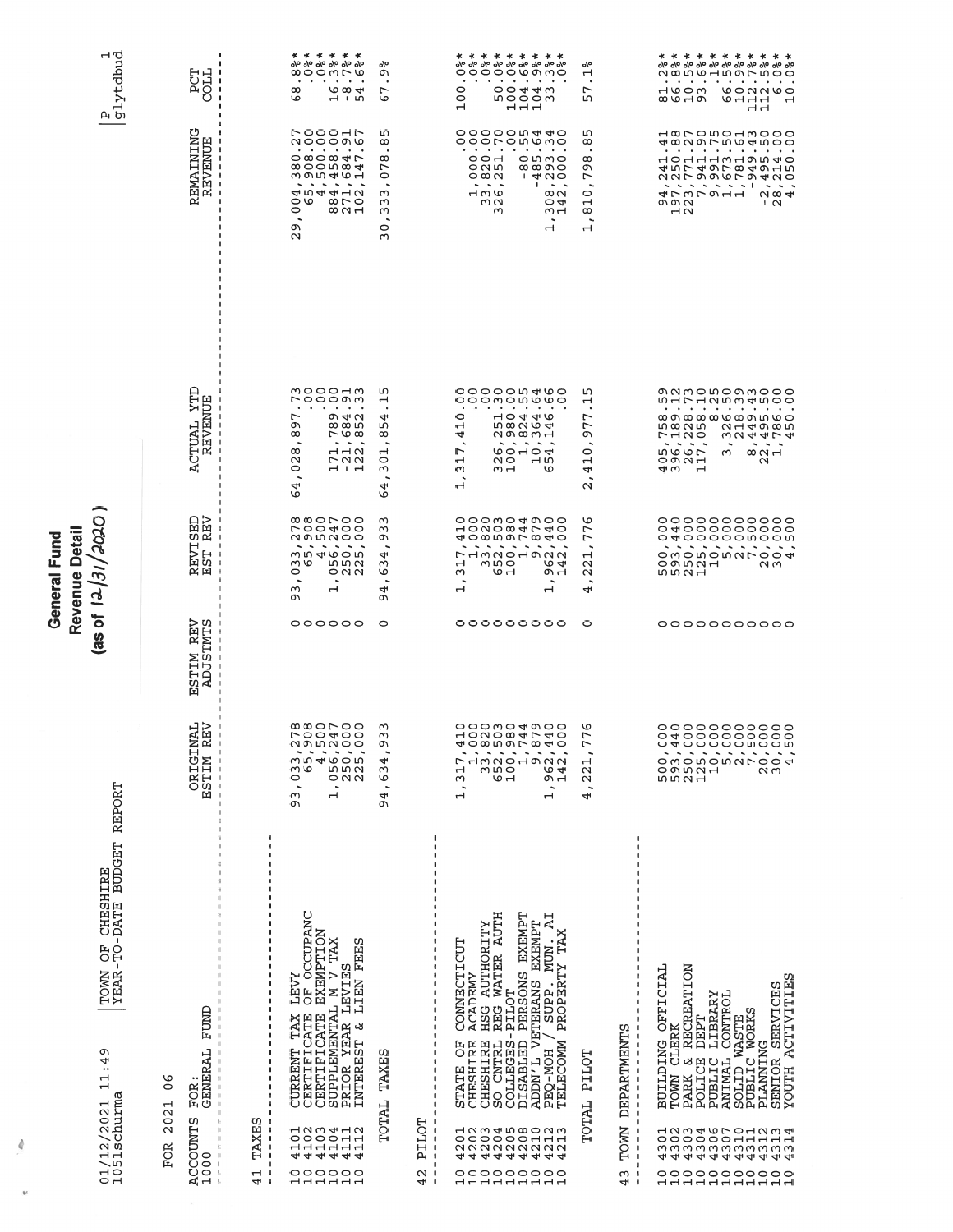| ì<br>t<br>-<br>^<br>^^^^<br>ו<br>נו<br>ŗ<br>.<br>אני<br>-<br>र | $\frac{1}{1}$<br>)                                                        |
|----------------------------------------------------------------|---------------------------------------------------------------------------|
| i<br>くて                                                        | ר<br>החיים<br>しけく トーム<br>しょうしょく<br>ć<br>E<br>۱<br>ı<br>$\frac{1}{2}$<br>I |

 $\overline{\phantom{a}}$ 

¥

|YEAR-TO-DATE BUDGET REPORT

| $\frac{8}{1}$<br>2021<br><b>FOR</b>                                                                                                                                                                                                                       |                                                                                                                                                                                                                                                                                                                                                                                                                                                                                                                                           |                                                                                                                                                                          |                                                                                                                      |                                                                                                                                                                                                                                                                                                   |                                                                                                                                                                                                       |                                                                                                                                                                       |
|-----------------------------------------------------------------------------------------------------------------------------------------------------------------------------------------------------------------------------------------------------------|-------------------------------------------------------------------------------------------------------------------------------------------------------------------------------------------------------------------------------------------------------------------------------------------------------------------------------------------------------------------------------------------------------------------------------------------------------------------------------------------------------------------------------------------|--------------------------------------------------------------------------------------------------------------------------------------------------------------------------|----------------------------------------------------------------------------------------------------------------------|---------------------------------------------------------------------------------------------------------------------------------------------------------------------------------------------------------------------------------------------------------------------------------------------------|-------------------------------------------------------------------------------------------------------------------------------------------------------------------------------------------------------|-----------------------------------------------------------------------------------------------------------------------------------------------------------------------|
| FUND<br>FOR:<br>GENERAL<br>$\overline{\phantom{a}}$<br>J<br>ACCOUNTS<br>1000<br>$\mathbf{I}$                                                                                                                                                              | NAL<br>REV<br>$\overline{\phantom{a}}$<br><b>SETIME</b><br>HSTIME<br>$\overline{\phantom{a}}$<br>$\begin{array}{c} \rule{0pt}{2.5ex} \rule{0pt}{2.5ex} \rule{0pt}{2.5ex} \rule{0pt}{2.5ex} \rule{0pt}{2.5ex} \rule{0pt}{2.5ex} \rule{0pt}{2.5ex} \rule{0pt}{2.5ex} \rule{0pt}{2.5ex} \rule{0pt}{2.5ex} \rule{0pt}{2.5ex} \rule{0pt}{2.5ex} \rule{0pt}{2.5ex} \rule{0pt}{2.5ex} \rule{0pt}{2.5ex} \rule{0pt}{2.5ex} \rule{0pt}{2.5ex} \rule{0pt}{2.5ex} \rule{0pt}{2.5ex} \rule{0$<br>$\overline{\phantom{a}}$<br>$\overline{\phantom{a}}$ | ESTIM REV<br>ADJSTMTS<br>- I<br>$\overline{\phantom{a}}$<br>$\overline{\phantom{a}}$<br>$\overline{\phantom{a}}$<br>$\overline{\phantom{a}}$<br>$\overline{\phantom{a}}$ | <b>EVISED</b><br>ST REV<br>-1<br>$\mathbf{I}$<br>网口<br>- 1                                                           | ACTUAL YTD<br>REVENUE<br>H                                                                                                                                                                                                                                                                        | REMAINING<br>REVENUE<br>- I<br>$\blacksquare$<br>-1                                                                                                                                                   | <b>TTOC</b><br>COLL<br>$\mathbf{I}$<br>-1                                                                                                                             |
| <b>ARTS</b><br>FINE<br>ம<br>$\mathbf{\mathbf{r}}$<br>ω<br>4<br>$\frac{0}{1}$                                                                                                                                                                              | 0<br>$\circ$<br>C<br>гυ<br>$\frac{2}{1}$                                                                                                                                                                                                                                                                                                                                                                                                                                                                                                  | 0                                                                                                                                                                        | 0<br>OO<br>m<br>$\mathbf{\Omega}$<br>Н                                                                               | ⊣<br>9<br>ω<br>0<br>Ō<br>$\ddot{\phantom{0}}$<br>ب<br>$\mathord{\dashv}$                                                                                                                                                                                                                          | ጣ<br>ω<br>৩<br>ጣ<br>0<br>$\ddot{\phantom{0}}$<br>ω<br>4<br>Н                                                                                                                                          | $\ast$<br>o\o<br>ιл<br>$\bullet$<br>ጣ                                                                                                                                 |
| TOTAL TOWN DEPARTMENTS                                                                                                                                                                                                                                    | $\circ$<br>4<br>4<br>1,672                                                                                                                                                                                                                                                                                                                                                                                                                                                                                                                | 0                                                                                                                                                                        | $\circ$<br>4<br>4<br>672<br>$\overline{\phantom{a}}$<br>$\mathbf{\mathbf{r}}$                                        | $\mathbf \alpha$<br>$\mathbf{\Omega}$<br>$\mathbf{\Omega}$<br>L<br>∞<br>٠<br>ω<br>m<br>c                                                                                                                                                                                                          | $\infty$<br>$\overline{r}$<br>r<br>৩<br>m<br>$\infty$<br>1<br>৩                                                                                                                                       | °/ہ<br>4<br>$\bullet$<br>ጣ<br>w                                                                                                                                       |
| TOWN<br>GRANTS<br>$\mathbf{I}$<br>$\overline{\phantom{a}}$<br>J,<br>MISC<br>-1<br>$\overline{\phantom{a}}$<br>ı<br>4<br>$\mathbf{I}$<br>4<br>$\overline{\phantom{a}}$                                                                                     |                                                                                                                                                                                                                                                                                                                                                                                                                                                                                                                                           |                                                                                                                                                                          |                                                                                                                      |                                                                                                                                                                                                                                                                                                   |                                                                                                                                                                                                       |                                                                                                                                                                       |
| BOND<br><b>STABILIZATION</b><br>GRANT<br><b>SHAR</b><br><b>SERVICES</b><br>AID ROADS<br>MUNICIPAL REV<br>GRANTS<br>MUNICIPAL<br><b>HLLOOX</b><br>LOCIP<br>MISC<br>TOWN<br>800 N V 8 9<br>0 1 1 1 1 1 1<br>0 1 1 1 1 1 1<br>4 4 4 4 4 4<br>000000<br>ннннн | <b>500004</b><br>のつのつしつ<br>ጣ<br>⇥<br>₽                                                                                                                                                                                                                                                                                                                                                                                                                                                                                                    | 000000                                                                                                                                                                   | <b>500004</b><br>のつのつしい<br>つひきワワユ<br>$\overline{\phantom{a}}$<br>684621<br>140004<br>4712                            | $\circ$ $\circ$ $\circ$ $\circ$ $\circ$<br>$\circ$ $\circ$ $\circ$ $\circ$ $\circ$<br>$\bullet$<br>$\bullet$<br>٠<br>000<br>4<br>iu L ru<br>ω<br>のレコ<br>ᆏ<br>$\sim$ $\sim$<br>$\overline{\phantom{a}}$<br>۰,<br>$m \circ n$<br>$\mathbf{r}$<br>$\theta$ $\infty$<br>4<br>m N<br>$\mathbf{\Omega}$ | $\circ$ $\circ$ $\circ$ $\circ$ $\circ$<br>$\bullet$<br>$\sim 10-10$<br>$\blacksquare$<br><b>vonon</b><br>うてきりる<br>O7377<br>$\begin{array}{c}\n\ddots \\ \hline\n\end{array}$<br>30000<br>٠           | * * * * * *<br>olo olo olo olo olo olo<br>HOOOOO<br>$\bullet$<br>$\ddot{\phantom{1}}$<br>٠<br>٠.<br>220<br>215<br>$\circ$<br>0<br>$\infty$<br>$\mathbf{\mathbf{r}}$   |
| TOWN<br>GRANTS<br>TOTAL MISC                                                                                                                                                                                                                              | ∼<br>$\infty$<br>⌒<br>0<br>$\bar{6}$<br>$\ddot{\phantom{0}}$<br>$\mathbf{r}$                                                                                                                                                                                                                                                                                                                                                                                                                                                              | 0                                                                                                                                                                        | $\infty$<br>0<br>0<br>ო<br>৩<br>$\overline{\phantom{a}}$<br>ᅱ                                                        | ∼<br>৩<br>$\bullet$<br>4<br>$\overline{C}$<br>$\ddot{\phantom{0}}$<br>L<br>4<br>$^\infty$                                                                                                                                                                                                         | ო<br>ω<br>$\mathbf \alpha$<br>L<br>$\circ$<br>٠<br>ω<br>$\infty$                                                                                                                                      | o١٥<br>0<br>$\bullet$<br>$\mathbf{\Omega}$<br>ഗ                                                                                                                       |
| REVENUE<br>J<br>1<br>J,<br>1<br>MISC<br>$\mathbf{I}$<br>J<br>$\mathbf{I}$<br>ι∩<br>$\mathbf{I}$<br>4<br>$\mathbf{I}$                                                                                                                                      |                                                                                                                                                                                                                                                                                                                                                                                                                                                                                                                                           |                                                                                                                                                                          |                                                                                                                      |                                                                                                                                                                                                                                                                                                   |                                                                                                                                                                                                       |                                                                                                                                                                       |
| INVESTMENT INCOME<br>SEWER/WATER ASSESSMENTS<br>REIMB<br>MISCELLANEOUS REVENUES<br>POLICE SPECIAL DUTY<br>ADMIN/DEBT<br>EXCAVATION FEES<br>WPCD -<br>1111111<br>000000                                                                                    | 000000<br>000000<br>ഹ                                                                                                                                                                                                                                                                                                                                                                                                                                                                                                                     | 000000                                                                                                                                                                   | 000000<br>oowooo<br>000000<br>$\sim$<br>$\overline{\phantom{a}}$<br>oowwow<br>ongona<br>ω<br>$M \cup D$              | のついしの<br>004000<br>$\bullet$<br>$\bullet$<br>٠<br>$\cdot$<br>$\bullet$<br>4⊓ დ<br>$\circ$<br>∼<br>$\circ$<br>ω<br>レレ<br>৩<br>0<br>m<br>$\circ$<br>٠<br>ω<br>$\sim$<br>ഗ<br>ጣ<br>$\overline{1}$<br>$\sim$<br>H                                                                                     | 400400<br>dowoo<br>$\mathbf{a} = \mathbf{a} + \mathbf{a} + \mathbf{a}$<br>$\bullet$<br><b>NONHO</b><br>しつてとの<br>$\sim$ $\sim$ $\sim$<br>60040<br>o n ∞ w n<br>$\mathbf{\Omega}$<br>$\mathbf 2$<br>৩   | * * * * * *<br>oyo oyo oyo oyo oyo oyo<br>ぺっぺく<br>00<br>٠<br>٠<br>$\cdot$<br>٠<br>$\bullet$<br>$\circ$<br>$\infty$<br>$\mathbf{\mathbf{r}}$<br>$\sim$<br>$\circ$<br>ω |
| <b>REVENUE</b><br>TOTAL MISC                                                                                                                                                                                                                              | $\circ$<br>m<br>ጣ<br>w<br>52<br>٠                                                                                                                                                                                                                                                                                                                                                                                                                                                                                                         | 0                                                                                                                                                                        | $\circ$<br>ഗ<br>c<br>m<br>$\mathbf{\Omega}$<br>w<br>$\mathbf{\mathbf{r}}$                                            | $\mathbf{\Omega}$<br>L<br>$\cdot$<br>$\circ$<br>Ō<br>$\mathbf{\Omega}$<br>Н<br>$\circ$<br>ო                                                                                                                                                                                                       | $\infty$<br>$\mathbf{\Omega}$<br>٠.<br>ጣ<br>ഗ<br>৩<br>$\overline{\phantom{a}}$<br>4<br>$\mathbf{\Omega}$<br>$\mathbf{\Omega}$<br>$\ddot{\phantom{1}}$                                                 | °/°<br>L<br>$\ddot{\phantom{1}}$<br>c<br>Н                                                                                                                            |
| EDUCATI<br>GRANTS<br><b>STATE</b><br>6<br>4<br>- 1                                                                                                                                                                                                        |                                                                                                                                                                                                                                                                                                                                                                                                                                                                                                                                           |                                                                                                                                                                          |                                                                                                                      |                                                                                                                                                                                                                                                                                                   |                                                                                                                                                                                                       |                                                                                                                                                                       |
| SCH TRANSPORTATI<br>GRANTS<br>EDUCATION<br><b>BUILDING</b><br>MAGNET<br><b>ADULT</b>                                                                                                                                                                      | 1807                                                                                                                                                                                                                                                                                                                                                                                                                                                                                                                                      |                                                                                                                                                                          | $\overline{\phantom{a}}$<br>$\overline{\phantom{a}}$<br><b>ഗ</b> യ പ<br>$\overline{a}$                               | $\bullet$<br>$\blacksquare$<br>$\bullet$<br>$\circ$<br>oю<br>$\infty$<br>$\sim \infty$<br>$\overline{\phantom{0}}$                                                                                                                                                                                | $\sim$<br>ror.<br>$\mathbf{\mathbf{r}}$                                                                                                                                                               | $\bullet$<br>٠<br>٠<br>OIJ<br>m vo                                                                                                                                    |
| EDUCATION COST SHARING<br>SPECIAL ED-EXCESS COST<br>NON-PUBLIC HEALTH<br><b>ZCLSSIDS</b><br><b>INTEREST</b><br>aaaaaaa<br>ooooooo                                                                                                                         | orwwaoo<br>oon∞⊣oo<br>479, 479, 18<br>ጣ                                                                                                                                                                                                                                                                                                                                                                                                                                                                                                   | 0000000                                                                                                                                                                  | OL QUADO<br><b>wwow400</b><br>$\sim$<br>٠<br>ത ത യ<br>ヒコ<br>$\omega$ 4<br>ጣ                                          | 0000000<br>0000000<br>$\bullet$<br>$\bullet$<br>ω<br>ιη<br>$^\infty$<br>4<br>ω<br>ω<br>٠<br>$\mathbf{\Omega}$                                                                                                                                                                                     | 0000000<br>0000000<br>$\sim$ $\sim$ $\sim$ $\sim$<br>O 3 4 4 8 5 0 0<br>O 4 4 8 5 0 0<br><b>∞</b> oomnoo<br>$\hat{\phantom{a}}$<br>٠<br>-<br>400<br>O <sub>7</sub><br>$\sim$ 4<br>٠<br>$\overline{ }$ | * * * * * * *<br>0/0 0/0 0/0 0/0 0/0 0/0 0/0<br>0100000<br>٠<br>$\bullet$<br>m<br>$\mathbf{\Omega}$                                                                   |
| EDUCATI<br>GRANTS<br><b>STATE</b><br>TOTAL                                                                                                                                                                                                                | Н<br>ო<br>$\mathbf{\Omega}$<br>9,888                                                                                                                                                                                                                                                                                                                                                                                                                                                                                                      | $\circ$                                                                                                                                                                  | $\mathbf{\mathbf{\mathsf{H}}}$<br>ω<br>N<br>$\overline{\phantom{a}}$<br>$^\infty$<br>$\infty$<br>$^\infty$<br>٠<br>ጣ | $\circ$<br>$\circ$<br>٠<br>$\mathbf{\Omega}$<br>$\mathbf{\mathbf{r}}$<br>4<br>$\overline{\phantom{a}}$<br>Н<br>O<br>ω<br>$\overline{\phantom{a}}$<br>$\mathbf{\Omega}$                                                                                                                            | $\circ$<br>0<br>٠<br>ጣ<br>$\mathbf{\mathsf{H}}$<br>$^\infty$<br>৩<br>$\mathbf{\Omega}$<br>m<br>$\overline{\phantom{a}}$<br>$\overline{ }$                                                             | °/ە<br>ጣ<br>$\bullet$<br>ო<br>$\mathbf{\Omega}$                                                                                                                       |
| EDUCATION<br>$\blacksquare$<br>MISC<br>L<br>J.<br>4                                                                                                                                                                                                       |                                                                                                                                                                                                                                                                                                                                                                                                                                                                                                                                           |                                                                                                                                                                          |                                                                                                                      |                                                                                                                                                                                                                                                                                                   |                                                                                                                                                                                                       |                                                                                                                                                                       |
| TUITTION<br>4701<br>$\overline{10}$                                                                                                                                                                                                                       | O<br>$\circ$<br>140,0                                                                                                                                                                                                                                                                                                                                                                                                                                                                                                                     | 0                                                                                                                                                                        | 140,000                                                                                                              | 00.<br>164,229                                                                                                                                                                                                                                                                                    | 00.<br>$-24, 229$                                                                                                                                                                                     | $.3\frac{2}{6}$ *<br>117                                                                                                                                              |

 $\begin{array}{c} \boxed{\text{p}} \\ \boxed{\text{g1ytdbud}} \end{array}$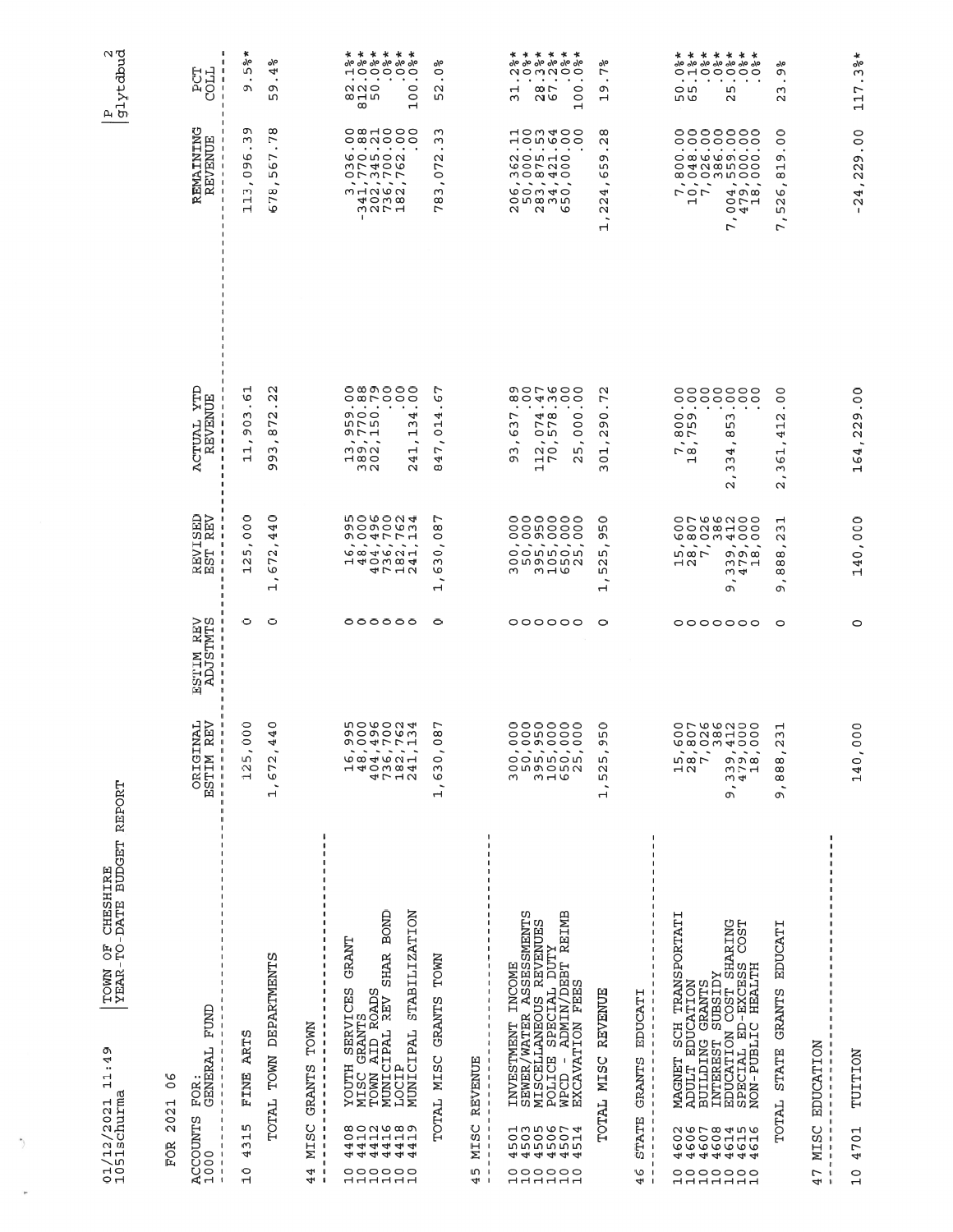$\gamma$ 

ROR 2021 06

| FUR 2021 DO                                                              |                                                         |                       |                              |                              |                             |                     |
|--------------------------------------------------------------------------|---------------------------------------------------------|-----------------------|------------------------------|------------------------------|-----------------------------|---------------------|
| GENERAL FUND<br>ACCOUNTS FOR:<br>1000                                    | <b>ORIGINAL</b><br><b>REV</b><br>ESTIM<br>$\frac{1}{1}$ | ESTIM REV<br>ADJSTMTS | <b>REV</b><br>REVISED<br>EST | ACTUAL YTD<br><b>REVENUE</b> | REMAINING<br><b>REVENUE</b> | <b>ECOC</b><br>COCL |
| RENTALS & MISCELLANEOUS<br>BIRTH TO THREE SERVICES<br>10 4702<br>10 4703 | 00<br>00<br>00<br>- 10,<br>360,                         |                       | 10,000<br>360,000            | 144,003.80                   | 10,000.000<br>215,996.20    | $*80.04$            |
| TOTAL MISC EDUCATION                                                     | 000<br>510,                                             | 0                     | 510,000                      | 308, 232.80                  | 201,767.20                  | 60.4%               |
| A9 FUND EQUITY                                                           |                                                         |                       |                              |                              |                             |                     |
| XLIDOS GNA NED 1066 10                                                   | 000<br>2,000,                                           | 180,000               | 2,180,000                    | 2,000,000.00                 | 180,000.00                  | 91.7%               |
| TOTAL FUND EQUITY                                                        | 2,000,000                                               | 180,000               | 2,180,000                    | 2,000,000.00                 | 180,000.00                  | 91.7%               |
| TOTAL GENERAL FUND                                                       | 116,083,417                                             |                       | 180,000 116,263,417          | 73, 524, 653. 71             | 42, 738, 763.29             | 63.2%               |
| TOTAL REVENUES                                                           | 116,083,417                                             |                       | 180,000 116,263,417          | 73, 524, 653. 71             | 42, 738, 763.29             |                     |
|                                                                          |                                                         |                       |                              |                              |                             |                     |

 $\begin{array}{c} p \\ \hline g1ytdbud \end{array}$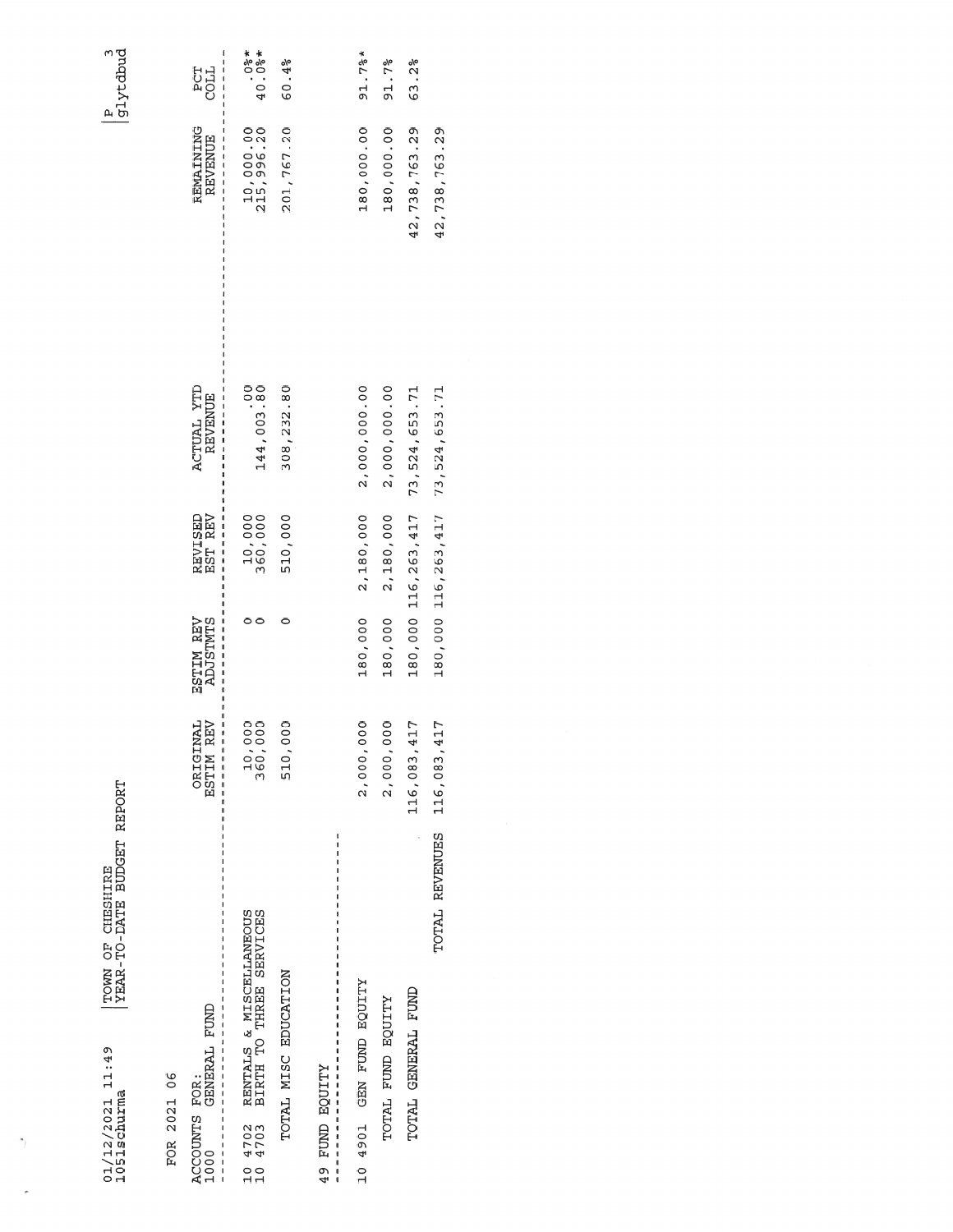| TOWN OF CHESHIRE<br>YEAR-TO-DATE BUDGET REPORT<br>$01/12/2021$ $11:49$<br>$1051$ schurma                                               |                         |                       | Revenue Detail<br>(as of 12/31/2020<br>POOL -<br>General Fund |                              |                             | $\frac{1}{9}$<br>$\frac{4}{9}$ |
|----------------------------------------------------------------------------------------------------------------------------------------|-------------------------|-----------------------|---------------------------------------------------------------|------------------------------|-----------------------------|--------------------------------|
| ACCOUNTS FOR:<br>3000 CHESHIRE COMM. POOL FUND<br>FOR 2021 06                                                                          | ORIGINAL<br>ESTIM REV   | ESTIM REV<br>ADJSTMTS | REVISED<br>EST REV                                            | ACTUAL YTD<br><b>REVENUE</b> | REMAINING<br><b>REVENUE</b> | <b>TTOC</b>                    |
| I<br>ı<br>TOWN DEPARTMENTS<br>43<br>$\mathfrak l$                                                                                      |                         |                       |                                                               |                              |                             |                                |
| 30 4375 POOL FEES                                                                                                                      | 537,000                 | $\circ$               | 537,000                                                       | 137, 494.19                  | 399,505.81                  | 25.6%                          |
| TOTAL TOWN DEPARTMENTS                                                                                                                 | $\overline{0}$<br>537,0 | 0                     | 537,000                                                       | 137, 494.19                  | 399,505.81                  | 25.6%                          |
| ı<br>ł<br>ı<br>$\begin{array}{c} 1 \\ 1 \\ 1 \\ 1 \\ 1 \\ 1 \end{array}$<br><b>ALIDO BOOTLA</b><br>$\frac{1}{1}$<br>49<br>$\mathbf{I}$ |                         |                       |                                                               |                              |                             |                                |
| A 00 0 GENERAL LUND SUBSIDY<br>30                                                                                                      | 396,411                 | 0                     | 396,411                                                       | 396,411.00                   | $\frac{0}{0}$               | 100.0%*                        |
| TOTAL FUND EQUITY                                                                                                                      | 396,411                 | 0                     | 396,411                                                       | 396,411.00                   | 00.                         | 100.0%                         |
| TOTAL CHESHIRE COMM. POOL FUND                                                                                                         | $\mathbf{1}$<br>933, 4  | $\circ$               | 933,411                                                       | 533,905.19                   | 399,505.81                  | 57.2%                          |
| TOTAL REVENUES                                                                                                                         | $\frac{1}{1}$<br>933, 4 | 0                     | 933,411                                                       | 533,905.19                   | 399,505.81                  |                                |
|                                                                                                                                        |                         |                       |                                                               |                              |                             |                                |

é

 $\frac{1}{2}$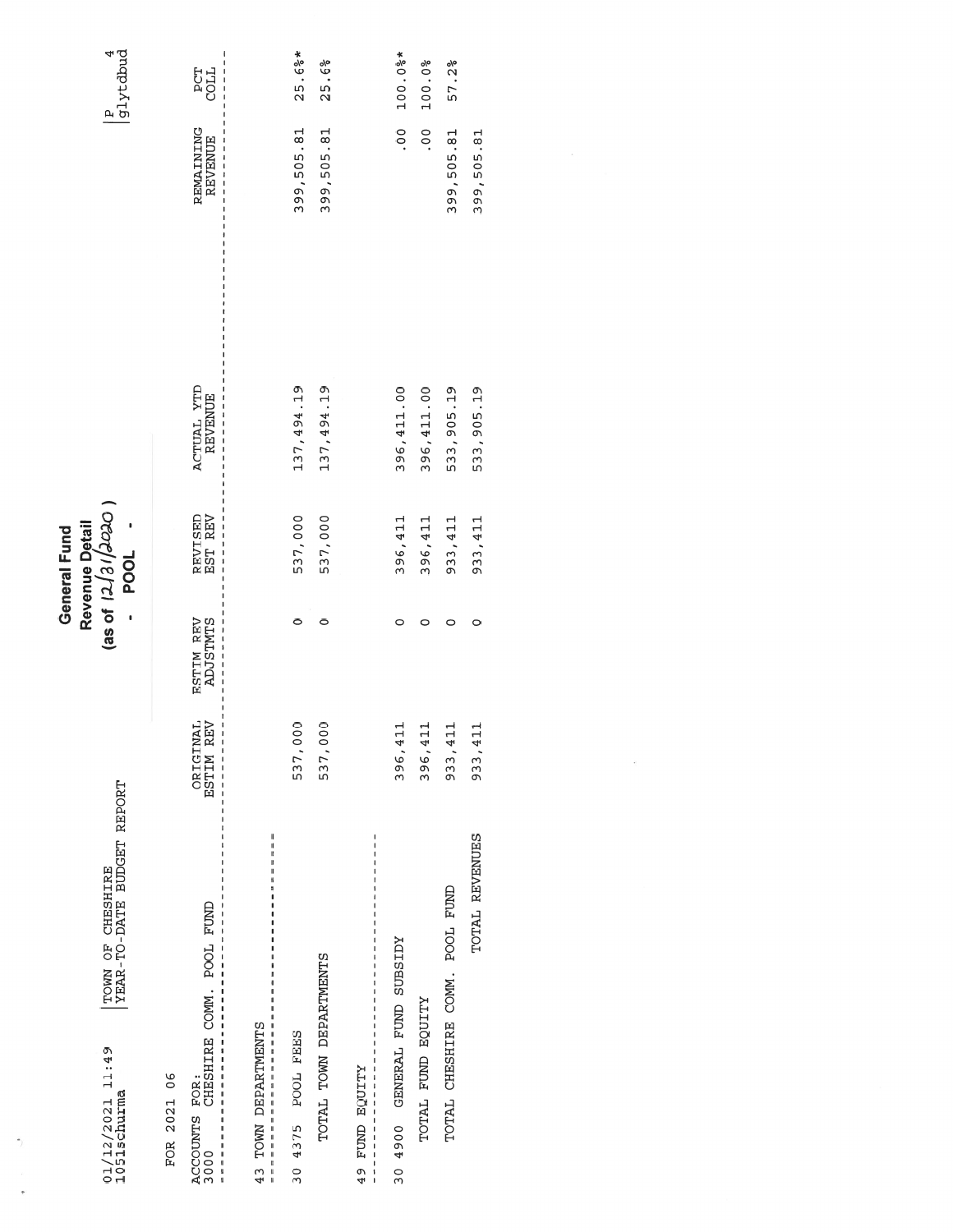|                                                                                                                                                                                                                                                                                                |                                                                     | las of                | Revenue Detail<br>General Fund<br>12/3/                                                                                                                                                                                                                                                                                                                |                                                                                                                                                           |                                                                                                                                                                                                         |                                                                                                    |
|------------------------------------------------------------------------------------------------------------------------------------------------------------------------------------------------------------------------------------------------------------------------------------------------|---------------------------------------------------------------------|-----------------------|--------------------------------------------------------------------------------------------------------------------------------------------------------------------------------------------------------------------------------------------------------------------------------------------------------------------------------------------------------|-----------------------------------------------------------------------------------------------------------------------------------------------------------|---------------------------------------------------------------------------------------------------------------------------------------------------------------------------------------------------------|----------------------------------------------------------------------------------------------------|
| TOWN OF CHESHIRE<br>YEAR-TO-DATE BUDGET REPORT<br>11:49<br>01/12/2021<br>1051schurma                                                                                                                                                                                                           |                                                                     | 1                     | OCOC<br>٠<br>WPCD                                                                                                                                                                                                                                                                                                                                      |                                                                                                                                                           |                                                                                                                                                                                                         | P<br>glytdbud                                                                                      |
| $\frac{6}{1}$<br>FOR 2021                                                                                                                                                                                                                                                                      |                                                                     |                       |                                                                                                                                                                                                                                                                                                                                                        |                                                                                                                                                           |                                                                                                                                                                                                         |                                                                                                    |
| POLLUT CONTROL FUND<br>FOR:<br>WATER<br>ACCOUNTS<br>6000<br>п<br>$\frac{1}{1}$<br>$\overline{1}$                                                                                                                                                                                               | <b>L</b> AL<br><b>NE</b><br>ORIGIN<br>ESTIM R                       | ESTIM REV<br>ADJSTMTS | REVISED<br>EST REV                                                                                                                                                                                                                                                                                                                                     | <b>TTD</b><br>REVENUE<br>ACTUAL                                                                                                                           | REMAINING<br><b>REVENUE</b>                                                                                                                                                                             | <b>TROD</b><br>LDB                                                                                 |
| ٠<br>٠<br>TAXES<br>$\mathbf{I}$<br>J,<br>41<br>f,<br>$\mathbf{I}$                                                                                                                                                                                                                              |                                                                     |                       |                                                                                                                                                                                                                                                                                                                                                        |                                                                                                                                                           |                                                                                                                                                                                                         |                                                                                                    |
| PRIOR YEAR LEVIES<br>INTEREST & LIEN FEES<br>CURRENT SEWER USE<br>4112<br>4112<br>4308<br>०००<br>७७७                                                                                                                                                                                           | っっい<br>$\circ$<br>3,970,36                                          | $\circ \circ \circ$   | 200<br>90<br>$\sim$ $\sim$<br>$\overrightarrow{6}$<br>$\sim$ $\sim$<br>G<br>$\sim$                                                                                                                                                                                                                                                                     | 8<br>68<br>68<br>68<br>7,134<br>5,689.<br>9,401.<br>57                                                                                                    | $-7,134.65$<br>20,510.12<br>390,965.42<br>$\overline{\phantom{a}}$<br>ω                                                                                                                                 | * * *<br>$\frac{96}{96}$ $\frac{96}{9}$ $\frac{96}{9}$<br>$\blacksquare$<br>$O - 4$<br>$O$ $N$ $H$ |
| <b>TAXES</b><br>TOTAL                                                                                                                                                                                                                                                                          | L<br>م<br>ഗ<br>3,996                                                | $\circ$               | 67<br>m<br>G<br>ጣ<br>ጣ<br>٠<br>ω                                                                                                                                                                                                                                                                                                                       | ⊣<br>$\overline{\phantom{0}}$<br>$\frac{6}{2}$<br>$\mathbf{\Omega}$<br>٠<br>$\sim$<br>G<br>ഗ                                                              | ጣ<br>$^\infty$<br>$\bullet$<br>$\circ$<br>4<br>ო<br>$\overline{\phantom{a}}$<br>04<br>4<br>$\ddot{\phantom{0}}$<br>ω                                                                                    | °/0<br>${}^{\circ}$<br>4<br>щ                                                                      |
| DEPARTMENTS<br>$1 + 1 + 1 + 1 + 1 + 1 + 1$<br>$\,$ I<br>$\mathbf{I}$<br><b>TOWN</b><br>$\overline{\phantom{a}}$<br>$\frac{1}{1}$<br>$\overline{\phantom{a}}$<br>J,<br>43<br>$\mathbf{I}$<br>$\overline{\phantom{a}}$                                                                           |                                                                     |                       |                                                                                                                                                                                                                                                                                                                                                        |                                                                                                                                                           |                                                                                                                                                                                                         |                                                                                                    |
| PLAN REVIEW APPLICATION<br>GROUND DEWATERING FEES<br>4316<br>4317<br>၀၀<br>ဖ                                                                                                                                                                                                                   | $\circ$<br>$\circ$<br>ഗ<br>$\overline{\mathcal{L}}$                 | $\circ$               | 00000<br>$\mathbf{\Omega}$                                                                                                                                                                                                                                                                                                                             | $\circ$<br>$\circ$<br>$\bullet$<br>$\circ$<br>١<br>$\mathbf{\Omega}$                                                                                      | $\circ$<br>$\ddot{\cdot}$<br>$\circ$<br>m O<br>иm<br>$1 - 5$<br>$\mathbf{\Omega}$                                                                                                                       | * *<br>$\frac{1}{2}$<br>$\bullet$<br>$\circ$<br>$\circ$<br>$\mathbf{\mathbf{\mathsf{H}}}$          |
| TOWN DEPARTMENTS<br>TOTAL                                                                                                                                                                                                                                                                      | $\rm ^{\circ}$<br>2,5                                               | $\circ$               | 500<br>٠<br>$\mathbf{\Omega}$                                                                                                                                                                                                                                                                                                                          | 0<br>$\circ$<br>$\,$<br>50<br>$\mathbf{\Omega}$                                                                                                           | $\circ$<br>$\circ$ .<br>$\circ$<br>гυ<br>$\mathbf{\Omega}$<br>$\overline{\phantom{a}}$<br>Ν                                                                                                             | °/ە<br>$\circ$<br>$\bullet$<br>$\circ$<br>$\overline{\phantom{0}}$                                 |
| $\mathbf{I}$<br>REVENUE<br>$\mathbf{I}$<br>$\mathsf I$<br>$\pmb{\cdot}$<br>$\pmb{\mathfrak{t}}$<br>$\mathbf{I}$<br>MISC<br>$\mathbf{I}$<br>$\mathbf I$<br>$\mathbf{I}$<br>f,<br>45<br>$\mathbf{I}$<br>$\overline{\phantom{a}}$                                                                 |                                                                     |                       |                                                                                                                                                                                                                                                                                                                                                        |                                                                                                                                                           |                                                                                                                                                                                                         |                                                                                                    |
| PERMI<br>NITROGEN CREDITS<br>SEPTIC WASTE DUMP<br>MISC REVENUES<br>CONNECTION FEES<br>9<br>0000<br>0000<br>4444<br>0000<br>000                                                                                                                                                                 | 0000<br>$\circ$<br>$\circ$<br>60,0<br>$\frac{0}{2}$ , $\frac{0}{1}$ | 0000                  | $\begin{smallmatrix} . & 0 & 0 & 0 \\ 0 & 0 & 0 & 0 \\ 0 & 0 & 0 & 0 \\ 1 & 0 & 0 & 0 \\ 0 & 0 & 0 & 0 \\ 0 & 0 & 0 & 0 \\ 0 & 0 & 0 & 0 \\ 0 & 0 & 0 & 0 \\ 0 & 0 & 0 & 0 \\ 0 & 0 & 0 & 0 \\ 0 & 0 & 0 & 0 \\ 0 & 0 & 0 & 0 \\ 0 & 0 & 0 & 0 \\ 0 & 0 & 0 & 0 \\ 0 & 0 & 0 & 0 & 0 \\ 0 & 0 & 0 & 0 & 0 \\ 0 & 0 & 0 & 0 & 0 \\ 0$<br>6<br>$^\infty$ | $\begin{array}{c} 0 & 0 & 0 \\ 0 & 0 & 0 \\ 0 & 0 & 0 \end{array}$<br>4000<br>4465<br>475<br>$\sim 1$<br>$\ddot{\phantom{1}}$<br>$\overline{ }$<br>w<br>4 | $\begin{array}{c} 0 & 0 & 0 \\ 0 & 0 & 0 \\ 0 & 0 & 0 \\ \end{array}$<br>$\overline{\phantom{a}}$<br>$\tilde{\phantom{a}}$<br>$\overline{\phantom{a}}$<br>$\mathbf{\Omega}$<br>$\circ$ $\sim$<br>w<br>ω | 8<br>% % % %<br>% % % %<br>% 0 10 0<br>$\bullet$ . $\bullet$ . $\bullet$<br>1055<br>1055           |
| TOTAL MISC REVENUE                                                                                                                                                                                                                                                                             | 0<br>$\circ$<br>143,0                                               | $\circ$               | 000<br>$\ddot{\phantom{1}}$<br>$\sim$<br>4<br>Н                                                                                                                                                                                                                                                                                                        | $\circ$<br>$\circ$<br>$\,$ .<br>L<br>$\circ$<br>$\frac{4}{1}$<br>52                                                                                       | $\circ$<br>$\circ$<br>$\cdot$<br>ω<br>c<br>ഗ<br>$\overline{\phantom{a}}$<br>$\circ$<br>c                                                                                                                | o/o<br>$\circ$<br>$\bullet$<br>৩<br>ς                                                              |
| -1<br>J<br>$\mathbf{I}$<br>$\overline{\phantom{a}}$<br><b>EQUITY</b><br>$\frac{1}{1}$<br>$\begin{array}{c} \hline \end{array}$<br>$\mathbf{I}$<br>$\mathbf{I}$<br>FUND<br>$\mathsf I$<br>$\mathbf{I}$<br>$\begin{array}{c} \hline \end{array}$<br>$\overline{\phantom{a}}$<br>I<br>o<br>I<br>4 |                                                                     |                       |                                                                                                                                                                                                                                                                                                                                                        |                                                                                                                                                           |                                                                                                                                                                                                         |                                                                                                    |
| <b>EQUITY</b><br>FUND<br>W. P. C. D.<br>4901<br>$\overline{6}$                                                                                                                                                                                                                                 | ⊣<br>$\infty$<br>$\frac{1}{2}$<br>$\sim$<br>$\mathbf{I}$            | $\circ$               | ⊣<br>${}^{\circ}$<br>ω<br>ω<br>$\mathbf{I}$                                                                                                                                                                                                                                                                                                            | $\circ$                                                                                                                                                   | $\circ$<br>$\circ$<br>Н<br>${}^{\circ}$<br>ω<br>$\ddot{\phantom{1}}$<br>$\sim$                                                                                                                          | $\frac{6}{6}$                                                                                      |
| <b>ALIND BOOILL</b><br>TOTAL                                                                                                                                                                                                                                                                   | $\overline{a}$<br>$-3, 3$                                           | 0                     | H<br>${}^{\circ}$<br>ω<br>$\sim$<br>1                                                                                                                                                                                                                                                                                                                  | $\circ$                                                                                                                                                   | O<br>$\circ$<br>H<br>${}^{\circ}$<br>ω<br>ω<br>$\mathbf{I}$                                                                                                                                             | °\<br>$\ddot{\circ}$<br>٠                                                                          |
| TOTAL WATER POLLUT CONTROL FUND                                                                                                                                                                                                                                                                | ৩<br>$\infty$<br>৩<br>4, 138,                                       | $\circ$               | G<br>68<br>138<br>$\ddot{\phantom{0}}$<br>4                                                                                                                                                                                                                                                                                                            | $\frac{11}{11}$<br>,883<br>644                                                                                                                            | Ō<br>${}^{\circ}$<br>$\frac{2}{3}$<br>$\infty$<br>493<br>$\ddot{\phantom{1}}$<br>ω                                                                                                                      | o/o<br>G<br>$\ddot{\phantom{1}}$<br>m<br>$\overline{\phantom{0}}$                                  |
| TOTAL REVENUES                                                                                                                                                                                                                                                                                 | ৩<br>$\infty$<br>4,138,6                                            | $\circ$               | 686<br>138<br>$\overline{\phantom{a}}$<br>4                                                                                                                                                                                                                                                                                                            | 금<br>,883<br>644                                                                                                                                          | ጣ<br>$\infty$<br>$\bullet$<br>3,493,802                                                                                                                                                                 |                                                                                                    |

 $\tilde{\mathcal{L}}$ 

 $\tau$ 

 $\ddot{\phantom{a}}$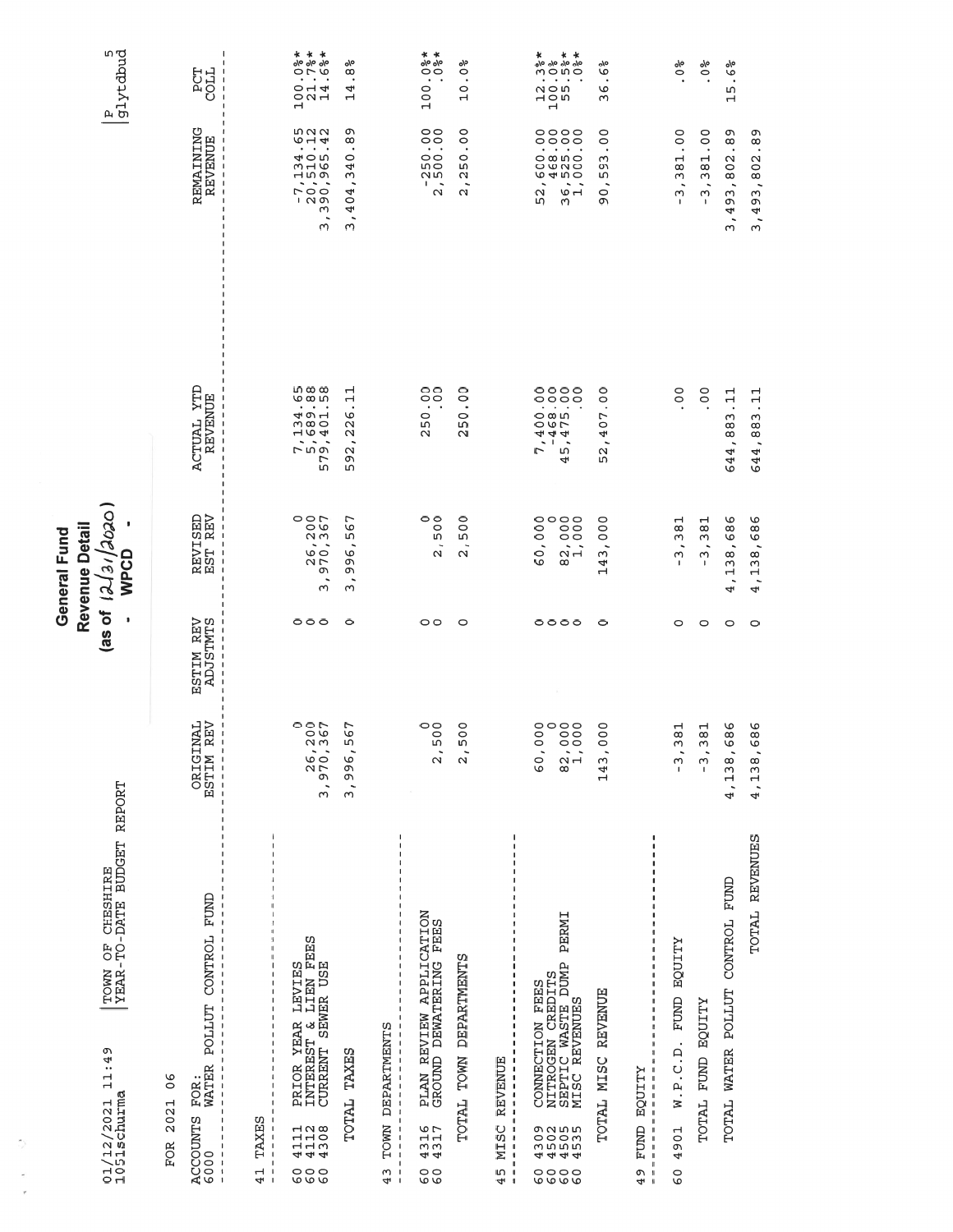|TOWN OF CHESHIRE<br>|YEAR-TO-DATE BUDGET REPORT

 $01/12/2021$  11:49<br>1051schurma

 $\begin{array}{c} \frac{1}{2} \frac{1}{2} \frac{1}{2} \frac{1}{2} \frac{1}{2} \frac{1}{2} \frac{1}{2} \frac{1}{2} \frac{1}{2} \frac{1}{2} \frac{1}{2} \frac{1}{2} \frac{1}{2} \frac{1}{2} \frac{1}{2} \frac{1}{2} \frac{1}{2} \frac{1}{2} \frac{1}{2} \frac{1}{2} \frac{1}{2} \frac{1}{2} \frac{1}{2} \frac{1}{2} \frac{1}{2} \frac{1}{2} \frac{1}{2} \frac{1}{2} \frac{1}{2} \frac{1}{2} \frac{$ 

 $PCT$ REMAINING ACTUAL YTD REVISED ESTIM REV ORIGINAL FOR 2021 06 

| п<br>ı<br><b>LTOC</b>                                                                                   | 61.6%                             |
|---------------------------------------------------------------------------------------------------------|-----------------------------------|
| ı<br>ı<br>REVENUE<br>$\frac{1}{1}$<br>$\frac{1}{1}$<br>$-111111$<br>$\frac{1}{1}$<br>ı<br>$\frac{1}{1}$ | 46,632,071.99                     |
| I<br>$\frac{1}{1}$<br>1<br>ו<br>ו<br>ł<br><b>REVENUE</b><br>$\frac{1}{1}$                               | 180,000 121,335,514 74,703,442.01 |
| ı<br>EST REV<br>ı<br>$\frac{1}{1}$                                                                      |                                   |
| $\overline{\phantom{a}}$<br>ł<br><b>ADJSTMTS</b><br>.                                                   |                                   |
| REV<br>I<br>$\frac{1}{1}$<br><b>ESTIM</b><br>$\frac{1}{1}$                                              | 514<br>121, 155,                  |
| l                                                                                                       | GRAND TOTAL                       |

\*\* END OF REPORT - Generated by Sharon Churma \*\*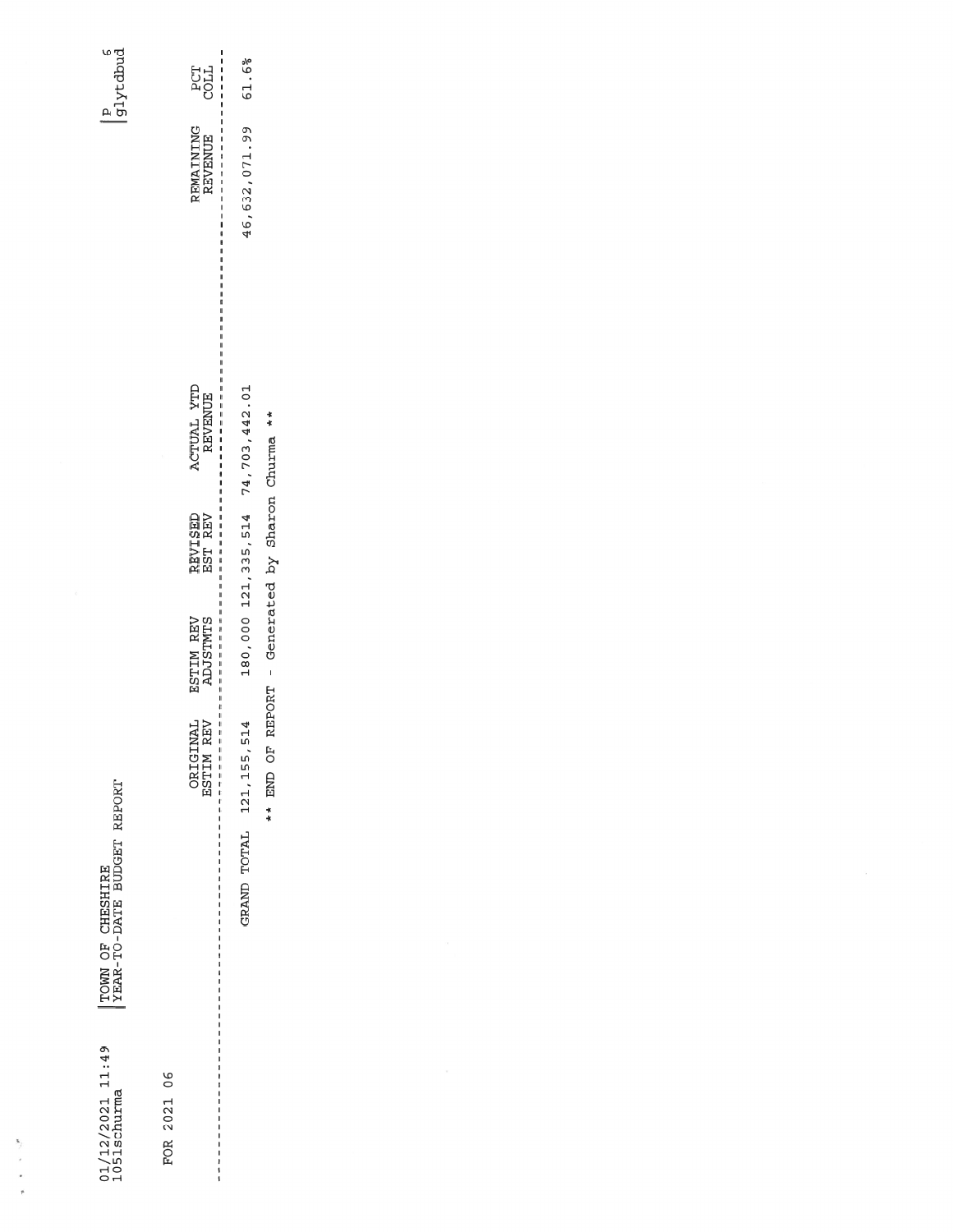TOWN OF CHESHIRE<br>|YEAR-TO-DATE BUDGET REPORT  $01/12/2021$   $11:46$ <br>1051schurma

General Fund<br>Department Summary<br>(as of  $|12|31/303001$ 

 $\begin{array}{c} \boxed{\text{p}} \\ \boxed{\text{g1ytdbud}} \end{array}$ 

| GENERAL FUND<br><b>FOR</b><br>$\overline{\phantom{a}}$<br><b>ACCOUNTS</b><br>1000<br>$\overline{\phantom{a}}$                                                                                                                | <b>TKN</b><br>$\mathbf{p}$<br>O<br><b>ORIGI</b><br>APPR<br>$\begin{array}{c} 1 \\ 1 \\ 1 \end{array}$                                                                                                                       | .U)<br>w<br><b>STMT</b><br>TRANFR<br>ь<br>₽                   | 旵<br>Ēq<br>ທ<br>EDCI<br>EVI.<br>ድ                                                                                                                                                                                                      | 凷<br><b>END:</b><br>EXP <sub>I</sub><br>TTD                                                                                                                                                  | ω<br>ENCUMBRANCE                                                                                        | 凹<br><b>AVAILABL</b><br><b>BUDGET</b>                                                                                                                                                        | оங<br>ă g                                                                                                                                                                                                                                                                                               |
|------------------------------------------------------------------------------------------------------------------------------------------------------------------------------------------------------------------------------|-----------------------------------------------------------------------------------------------------------------------------------------------------------------------------------------------------------------------------|---------------------------------------------------------------|----------------------------------------------------------------------------------------------------------------------------------------------------------------------------------------------------------------------------------------|----------------------------------------------------------------------------------------------------------------------------------------------------------------------------------------------|---------------------------------------------------------------------------------------------------------|----------------------------------------------------------------------------------------------------------------------------------------------------------------------------------------------|---------------------------------------------------------------------------------------------------------------------------------------------------------------------------------------------------------------------------------------------------------------------------------------------------------|
| $\mathbf{I}$<br>$\mathbf{I}$<br>COUNCIL<br>J<br>$\mathbf{I}$<br>$\mathbf{I}$<br>$\mathbf{I}$<br>$\mathbf{I}$<br>$\mathbf{I}$<br>TOWN<br>I<br>$\overline{\mathbf{1}}$<br>H<br>J<br>$\begin{array}{c} 1 \\ 1 \\ 1 \end{array}$ | ı                                                                                                                                                                                                                           |                                                               |                                                                                                                                                                                                                                        |                                                                                                                                                                                              | o<br>∼                                                                                                  |                                                                                                                                                                                              |                                                                                                                                                                                                                                                                                                         |
| MANAGER<br>TOWN<br>020<br>0<br>Н<br>0                                                                                                                                                                                        | 497<br>497                                                                                                                                                                                                                  |                                                               | P P O の M N N H I I I I 4 の W N M M N W<br>49442                                                                                                                                                                                       | しゅっの<br>いんのつい<br>೧೦೦೧ ಗ<br>うらの47<br>$\sqrt{9}$<br>$\sim$                                                                                                                                     | MOONOOLON # W WOHOOO # O WOW WO WOWO WO WOHOO WOOOO W<br>٣<br>Н                                         | m の の の す O 下 O の 下 O 8 U H O の W O O 8 M W L O N L の L O O K L O W O L D O W O L L<br>HHLONOOWNLWONOHNNN4W4W4W4HWOWQOW&W4MOHNOWO<br>314122616977229111<br>こうのり                              | ႕ ო ი თ ო<br><b>uuuur</b>                                                                                                                                                                                                                                                                               |
| <b>ATTORNEY</b><br>TOWN<br>$\circ$<br>س<br>0                                                                                                                                                                                 |                                                                                                                                                                                                                             |                                                               |                                                                                                                                                                                                                                        | ٠                                                                                                                                                                                            |                                                                                                         | へへい                                                                                                                                                                                          |                                                                                                                                                                                                                                                                                                         |
| CLERK<br>TOWN<br>$\circ$<br>4<br>$\circ$                                                                                                                                                                                     | $\begin{array}{c} 0 & 0 \\ 0 & 0 \\ 0 & 0 \\ 0 & 0 \\ 0 & 0 \\ 0 & 0 \end{array}$                                                                                                                                           |                                                               | する21                                                                                                                                                                                                                                   | $\blacksquare$<br>Н                                                                                                                                                                          | $N \cap O$<br>ه ۵ س<br>$\overline{a}$<br>৩ ব্য ব্য                                                      | <b><i>CALCADORES</i></b>                                                                                                                                                                     | $\cdots$                                                                                                                                                                                                                                                                                                |
| <b>ELECTIONS</b><br>$\circ$<br>60                                                                                                                                                                                            |                                                                                                                                                                                                                             |                                                               |                                                                                                                                                                                                                                        | $\bullet$                                                                                                                                                                                    |                                                                                                         |                                                                                                                                                                                              |                                                                                                                                                                                                                                                                                                         |
| COURT<br>PROBATE<br>$\circ$<br>७<br>$\circ$                                                                                                                                                                                  |                                                                                                                                                                                                                             |                                                               |                                                                                                                                                                                                                                        |                                                                                                                                                                                              |                                                                                                         | $\sim$ $\sim$ $\sim$                                                                                                                                                                         |                                                                                                                                                                                                                                                                                                         |
| DEPARTMENT<br><b>FINANCE</b>                                                                                                                                                                                                 |                                                                                                                                                                                                                             |                                                               | ○<br>$\mathbf{\Omega}$<br>$\mathbf{\Omega}$                                                                                                                                                                                            | ৩<br>$\infty$<br>m<br>ω<br>$\mathbf{\mathbf{d}}$                                                                                                                                             | $\bullet$<br>ഗ<br>ω<br>0<br>$\infty$<br>4<br>$\mathbf{r}$                                               | Ō<br>৩                                                                                                                                                                                       | ৩                                                                                                                                                                                                                                                                                                       |
| <b>APPEALS</b><br>BD OF ASSESSMENT                                                                                                                                                                                           |                                                                                                                                                                                                                             |                                                               |                                                                                                                                                                                                                                        | $\blacksquare$                                                                                                                                                                               |                                                                                                         | $\cdots$                                                                                                                                                                                     |                                                                                                                                                                                                                                                                                                         |
| SERVICES<br>GENERAL                                                                                                                                                                                                          |                                                                                                                                                                                                                             |                                                               |                                                                                                                                                                                                                                        | $\bullet$                                                                                                                                                                                    |                                                                                                         | $\sim$ $\sim$ $\sim$                                                                                                                                                                         |                                                                                                                                                                                                                                                                                                         |
| PROPERTY<br>PUBLIC                                                                                                                                                                                                           |                                                                                                                                                                                                                             |                                                               | ٠<br>പ യ                                                                                                                                                                                                                               |                                                                                                                                                                                              | $\sim$<br>431<br>$\overline{1}$ $\alpha$                                                                |                                                                                                                                                                                              |                                                                                                                                                                                                                                                                                                         |
| <b>BENEFITS</b><br><b>ENPLOYEE</b>                                                                                                                                                                                           |                                                                                                                                                                                                                             |                                                               | ののいん<br>へくらい                                                                                                                                                                                                                           | いついの<br>ក n o d<br>৩                                                                                                                                                                         | $\cdot$<br>$\infty$ $\rightarrow$ $\sim$ $\rightarrow$                                                  | ののいし<br>ഥ പ പ<br>$\mathbf{\Omega}$                                                                                                                                                           |                                                                                                                                                                                                                                                                                                         |
| DEPARTMENT<br>PLANNING                                                                                                                                                                                                       |                                                                                                                                                                                                                             |                                                               | $\overline{\phantom{a}}$                                                                                                                                                                                                               | contract and contract and con-<br>ひょうこうめて せらうう<br>mnmmrmgrndor<br>4957232158<br>つののの                                                                                                         | フワセロフタラス<br><b>55999999</b><br>mmquondot                                                                | $\sim$                                                                                                                                                                                       | . The contract of the contract of the contract of the contract of the contract of the contract of the contract of the contract of the contract of the contract of the contract of the contract of the contract of the contrac<br>80NF HA 40O LA 40 40 80 60 60 F LA 40 90 H<br>657562512744354624656395 |
| <b>COMM</b><br>& ZONING<br>PLANNING                                                                                                                                                                                          |                                                                                                                                                                                                                             |                                                               |                                                                                                                                                                                                                                        |                                                                                                                                                                                              | $\bullet$                                                                                               | $\overline{\phantom{a}}$                                                                                                                                                                     |                                                                                                                                                                                                                                                                                                         |
| OF APPEALS<br>ZONING BRD.                                                                                                                                                                                                    |                                                                                                                                                                                                                             |                                                               | $\overline{\phantom{a}}$                                                                                                                                                                                                               |                                                                                                                                                                                              | $\bullet$                                                                                               | $\overline{\phantom{a}}$                                                                                                                                                                     |                                                                                                                                                                                                                                                                                                         |
| COMM<br>ECONOMIC DEV.                                                                                                                                                                                                        |                                                                                                                                                                                                                             |                                                               | $\overline{\phantom{a}}$<br>ຕ ⊣<br>$\overline{\phantom{0}}$                                                                                                                                                                            | ∞⊣<br>৩                                                                                                                                                                                      | $\bullet$<br>ഗ                                                                                          | $\sim$ $\sim$<br>ഥ പ                                                                                                                                                                         |                                                                                                                                                                                                                                                                                                         |
| BEAUTIFICATION COMMITTEE                                                                                                                                                                                                     |                                                                                                                                                                                                                             |                                                               | $\overline{\phantom{a}}$                                                                                                                                                                                                               |                                                                                                                                                                                              | $\bullet$                                                                                               |                                                                                                                                                                                              |                                                                                                                                                                                                                                                                                                         |
| BLDG. COMM<br>PUBLIC                                                                                                                                                                                                         |                                                                                                                                                                                                                             |                                                               |                                                                                                                                                                                                                                        |                                                                                                                                                                                              |                                                                                                         |                                                                                                                                                                                              |                                                                                                                                                                                                                                                                                                         |
| WETLANDS COMM<br><b>INLAND</b>                                                                                                                                                                                               |                                                                                                                                                                                                                             |                                                               |                                                                                                                                                                                                                                        | ო                                                                                                                                                                                            | $\bullet$<br><b>NON</b><br>$\begin{array}{c}\n\mathbf{4} & \mathbf{0} & \mathbf{0}\n\end{array}$<br>のすけ | $\sim$                                                                                                                                                                                       |                                                                                                                                                                                                                                                                                                         |
| ENVIRONMENT COMMISSION                                                                                                                                                                                                       |                                                                                                                                                                                                                             |                                                               |                                                                                                                                                                                                                                        | $\bullet$                                                                                                                                                                                    | $\bullet$                                                                                               |                                                                                                                                                                                              |                                                                                                                                                                                                                                                                                                         |
| COMMISSION<br>HISTORIC DISTRICT                                                                                                                                                                                              | N N                                                                                                                                                                                                                         |                                                               | ៷៷៷៰                                                                                                                                                                                                                                   | $\sim$ $\sim$<br>ᆼᆏᇮᆏ<br>しのコレ                                                                                                                                                                | $\cdot$                                                                                                 | ۰<br>ᆏᆏᅝᅁ                                                                                                                                                                                    |                                                                                                                                                                                                                                                                                                         |
| COMMISSION<br>ENERGY                                                                                                                                                                                                         |                                                                                                                                                                                                                             |                                                               | $\overline{\phantom{a}}$                                                                                                                                                                                                               |                                                                                                                                                                                              | ٠                                                                                                       | $\ddot{\phantom{0}}$                                                                                                                                                                         |                                                                                                                                                                                                                                                                                                         |
| DEPARTMENT<br><b>POLICE</b>                                                                                                                                                                                                  | , 892,<br>ιη                                                                                                                                                                                                                |                                                               | $\overline{\phantom{a}}$<br>ഹ<br>$\infty$ $\rightarrow$<br>m                                                                                                                                                                           | $\sim$<br>いっ<br>ru ru<br>ω                                                                                                                                                                   | $\bullet$<br>$^\infty$<br>$^\infty$                                                                     | ٠<br>4 ru<br>৩<br>$\scriptstyle\sim$                                                                                                                                                         |                                                                                                                                                                                                                                                                                                         |
| CONTROL<br><b>ANIMAL</b>                                                                                                                                                                                                     |                                                                                                                                                                                                                             |                                                               | ٠                                                                                                                                                                                                                                      | $\blacksquare$                                                                                                                                                                               | $\bullet$<br>つての<br>$\infty \circ \circ \neg$<br>$\theta$ $\infty$ $\alpha$                             |                                                                                                                                                                                              |                                                                                                                                                                                                                                                                                                         |
| ADVISORY COMM<br>PRISON                                                                                                                                                                                                      |                                                                                                                                                                                                                             |                                                               |                                                                                                                                                                                                                                        |                                                                                                                                                                                              | $\bullet$                                                                                               |                                                                                                                                                                                              |                                                                                                                                                                                                                                                                                                         |
| CIVIL PREPAREDNES                                                                                                                                                                                                            | 0<br>4                                                                                                                                                                                                                      | $\circ$<br>0<br>$\ddot{\phantom{0}}$<br>$\circ$<br>$^{\circ}$ | odaacadada<br>Ν<br>$\mathbf \alpha$                                                                                                                                                                                                    | $\sim$<br>いろりもちんちょ<br>mmomwwnt<br>了のろう1834<br>4<br>G<br>$\mathbf{\Omega}$                                                                                                                    | $\bullet$<br>$\overline{\phantom{0}}$<br>Н                                                              | $\overline{\phantom{a}}$<br>いえんこうえんしつ<br>ഗ<br>л.                                                                                                                                             | $\mathbf{\mathbf{r}}$                                                                                                                                                                                                                                                                                   |
| SION<br>SAFETY COMMIS<br>PUBLIC                                                                                                                                                                                              | $\mathbf{\mathbf{r}}$                                                                                                                                                                                                       |                                                               |                                                                                                                                                                                                                                        |                                                                                                                                                                                              |                                                                                                         | $\overline{\phantom{a}}$                                                                                                                                                                     |                                                                                                                                                                                                                                                                                                         |
| FIRE DEPARTMENT                                                                                                                                                                                                              | 1, 1926                                                                                                                                                                                                                     |                                                               | のつい<br>ュこん<br>Н                                                                                                                                                                                                                        | フワユ<br>100<br>フュの                                                                                                                                                                            | $\blacksquare$<br>$\ddot{\phantom{1}}$<br>$\infty$ $\mapsto$ $\infty$<br>৩                              | $\circ$ 4 4<br>414                                                                                                                                                                           |                                                                                                                                                                                                                                                                                                         |
| INSPECTION DEPARTMENT                                                                                                                                                                                                        |                                                                                                                                                                                                                             |                                                               | ٠                                                                                                                                                                                                                                      |                                                                                                                                                                                              | $\overline{\phantom{a}}$                                                                                | $\sim$ $\sim$                                                                                                                                                                                |                                                                                                                                                                                                                                                                                                         |
| PUBLIC WORKS DEPARTMENT                                                                                                                                                                                                      |                                                                                                                                                                                                                             |                                                               | $\ddot{\phantom{0}}$<br>৩                                                                                                                                                                                                              | <b>CALCASS ASSAULT</b><br>۰<br>$\mathbf{\Omega}$                                                                                                                                             | $\sim$ $\sim$ $\sim$<br><b>869485</b><br>246211<br>せらろせろワ<br>ጣ<br>w<br>٠<br>Ч                           | $\ddot{\phantom{0}}$<br>N                                                                                                                                                                    |                                                                                                                                                                                                                                                                                                         |
| W.P.C.A.                                                                                                                                                                                                                     | ω                                                                                                                                                                                                                           |                                                               |                                                                                                                                                                                                                                        |                                                                                                                                                                                              |                                                                                                         | $\bullet$<br>$\overline{\phantom{a}}$                                                                                                                                                        |                                                                                                                                                                                                                                                                                                         |
| PUBLIC HEALTH                                                                                                                                                                                                                | 5281<br>5861                                                                                                                                                                                                                |                                                               | $\overline{\phantom{a}}$<br>പ യ<br>ഥ ത                                                                                                                                                                                                 | 41 U<br>৩ თ<br>$\omega$ 4                                                                                                                                                                    | $\bullet$<br>യ ഗ<br>ഥ പ<br>$\mathbf{\sim}$                                                              | $\bullet$<br>$\overline{\phantom{a}}$                                                                                                                                                        |                                                                                                                                                                                                                                                                                                         |
| SERVICES<br><b>NAMUH</b>                                                                                                                                                                                                     |                                                                                                                                                                                                                             |                                                               |                                                                                                                                                                                                                                        |                                                                                                                                                                                              | ٠                                                                                                       | $\bullet$<br>$\overline{\phantom{a}}$<br>$\overline{ }$<br>4                                                                                                                                 |                                                                                                                                                                                                                                                                                                         |
| COMM<br><b>SERVICES</b><br>HUMAN<br>ى<br>لا<br>YTH                                                                                                                                                                           |                                                                                                                                                                                                                             |                                                               | $\sim$ $\sim$                                                                                                                                                                                                                          |                                                                                                                                                                                              | $\bullet$                                                                                               | $\blacksquare$<br>$\ddot{\phantom{1}}$                                                                                                                                                       |                                                                                                                                                                                                                                                                                                         |
| LIBRARY                                                                                                                                                                                                                      | 764<br>1<br>$\frac{1}{1}$                                                                                                                                                                                                   |                                                               | $\overline{\phantom{a}}$<br>৩<br>∼<br>٠<br>Н                                                                                                                                                                                           | $\cdots$<br>51473<br>$\overline{\phantom{a}}$<br>$^{\circ}$<br>$\overline{ }$<br>$\infty$                                                                                                    | ٠<br>٠<br>w<br>0<br>Н                                                                                   | ∞<br>∼                                                                                                                                                                                       |                                                                                                                                                                                                                                                                                                         |
| LIBRARY BOARD                                                                                                                                                                                                                |                                                                                                                                                                                                                             |                                                               | $\ddot{\phantom{1}}$                                                                                                                                                                                                                   |                                                                                                                                                                                              | $\bullet$                                                                                               | $\bullet$<br>$\bullet$                                                                                                                                                                       |                                                                                                                                                                                                                                                                                                         |
|                                                                                                                                                                                                                              |                                                                                                                                                                                                                             |                                                               |                                                                                                                                                                                                                                        |                                                                                                                                                                                              |                                                                                                         | $\bullet$                                                                                                                                                                                    |                                                                                                                                                                                                                                                                                                         |
| DEPT<br>FINE ARTS COMMITTEE<br>PARKS & RECREATION                                                                                                                                                                            |                                                                                                                                                                                                                             |                                                               | $\overline{\phantom{a}}$<br>$\approx$<br>$\sim \infty$                                                                                                                                                                                 | $\sim$<br>۰<br>ہ ما<br>$\sim$ $\circ$<br>ഗ                                                                                                                                                   | ৩ 4                                                                                                     | u.<br>40<br>$\overline{a}$                                                                                                                                                                   |                                                                                                                                                                                                                                                                                                         |
| COMM<br>& RECREATION<br>PARKS                                                                                                                                                                                                |                                                                                                                                                                                                                             |                                                               | $\overline{\phantom{a}}$                                                                                                                                                                                                               | 0.0007<br>3254                                                                                                                                                                               | ಈ ៧ ω ∞ ⇔<br>ののしゃの                                                                                      | $\overline{\phantom{0}}$                                                                                                                                                                     | $\bullet$<br><b>u</b> w w r w<br><b>いううつう</b>                                                                                                                                                                                                                                                           |
| CONTINGENCY                                                                                                                                                                                                                  |                                                                                                                                                                                                                             |                                                               |                                                                                                                                                                                                                                        |                                                                                                                                                                                              |                                                                                                         | <b>501700</b><br>H                                                                                                                                                                           |                                                                                                                                                                                                                                                                                                         |
| <b>SERVICE</b><br>DEBT                                                                                                                                                                                                       | $\boldsymbol{\tau}_{\boldsymbol{\cdot}}$                                                                                                                                                                                    |                                                               | ٠                                                                                                                                                                                                                                      |                                                                                                                                                                                              |                                                                                                         | $\overline{\phantom{0}}$<br>7 N                                                                                                                                                              |                                                                                                                                                                                                                                                                                                         |
| OF EDUCATION<br>DEPT                                                                                                                                                                                                         | owownodn∞H4∞ondnooonnrrooor%Nondo∞oonoodno<br>o no contro da contro de contro do mentro do contro do contro do contro do contro do contro do contr<br>GOOGHOUNDUR AGUS AN AHARA AN AN AHANG AGUS AGUS AGUS AGUS AGUS<br>74, |                                                               | owownodnocd da condrooondhooopaa aadaacondoddo<br>o no contro da contro do contro do morro do contro do contro<br>GOO4 NOL WOOD WL WW JAWWOUND WAJAMOUND WAJAHOOD WA<br>$\infty$ NNLHMO<br>∾∞ೂ<br>$\overline{\phantom{a}}$<br>フタコ<br>∼ | muuudo www.maacoondo oo dhado waddo waddo wowd wo<br>awnouorowwarnowooraarowwooroworowoodorowo<br>ဖ ထ ဝ<br>いっつ<br><b>७ in o</b><br>۰<br>-<br>⊣೧೦<br>ᆏᆏᆼ<br>n o o<br>フ31<br>$\mathbf{\Omega}$ | 4<br>∼<br>ო<br>N<br>Ν<br>Ν<br>$\circ$                                                                   | owwwordroocamacodwwoochwwwwwoochoddrowa<br>o who ho ho ho ho we a work than the wo ho ho ho which wo we have<br>$\infty$ $\circ$ $\sim$ $\sim$<br>٠<br>$\mathbf{\Omega}$<br>ഗ<br>ო<br>ᆏ<br>4 | $\bullet$<br>O <sub>q</sub><br>$\omega \nightharpoonup$                                                                                                                                                                                                                                                 |
| CAPITAL NON-RECURRING                                                                                                                                                                                                        | $\overline{\phantom{a}}$                                                                                                                                                                                                    |                                                               | ٠                                                                                                                                                                                                                                      |                                                                                                                                                                                              | $\circ$<br>○                                                                                            |                                                                                                                                                                                              | $\mathbf{\mathbf{d}}$                                                                                                                                                                                                                                                                                   |
| TOTAL GENERAL FUND                                                                                                                                                                                                           | 冖<br>Н<br>4<br>116,083                                                                                                                                                                                                      | 0<br>Š<br>$\circ$<br>$^{\circ}$                               | r<br>$\mathbf{r}$<br>4<br>C3<br>$\mathbf{\Omega}$<br>٠<br>৩<br>Н<br>$\overline{\phantom{0}}$                                                                                                                                           | ∼<br>4<br>$\infty$<br>ഗ<br>ጣ<br>৩<br>m<br>┍<br>ጣ<br>4                                                                                                                                        | ო<br>ጣ<br>G<br>$^{\circ}$<br>0<br>0<br>96<br>Ν<br>H                                                     | 0<br>৩<br>Н<br>᠇<br>ω<br>৩<br>4<br>L۲<br>ω<br>١                                                                                                                                              | ᅆ<br>ጣ<br>ω<br>m                                                                                                                                                                                                                                                                                        |

FOR 2021 06

 $\begin{array}{c} \mathbb{I}_{\mathbb{C}} \\ \mathbb{I}_{\mathbb{C}} \end{array}$ 

 $\mathbb G$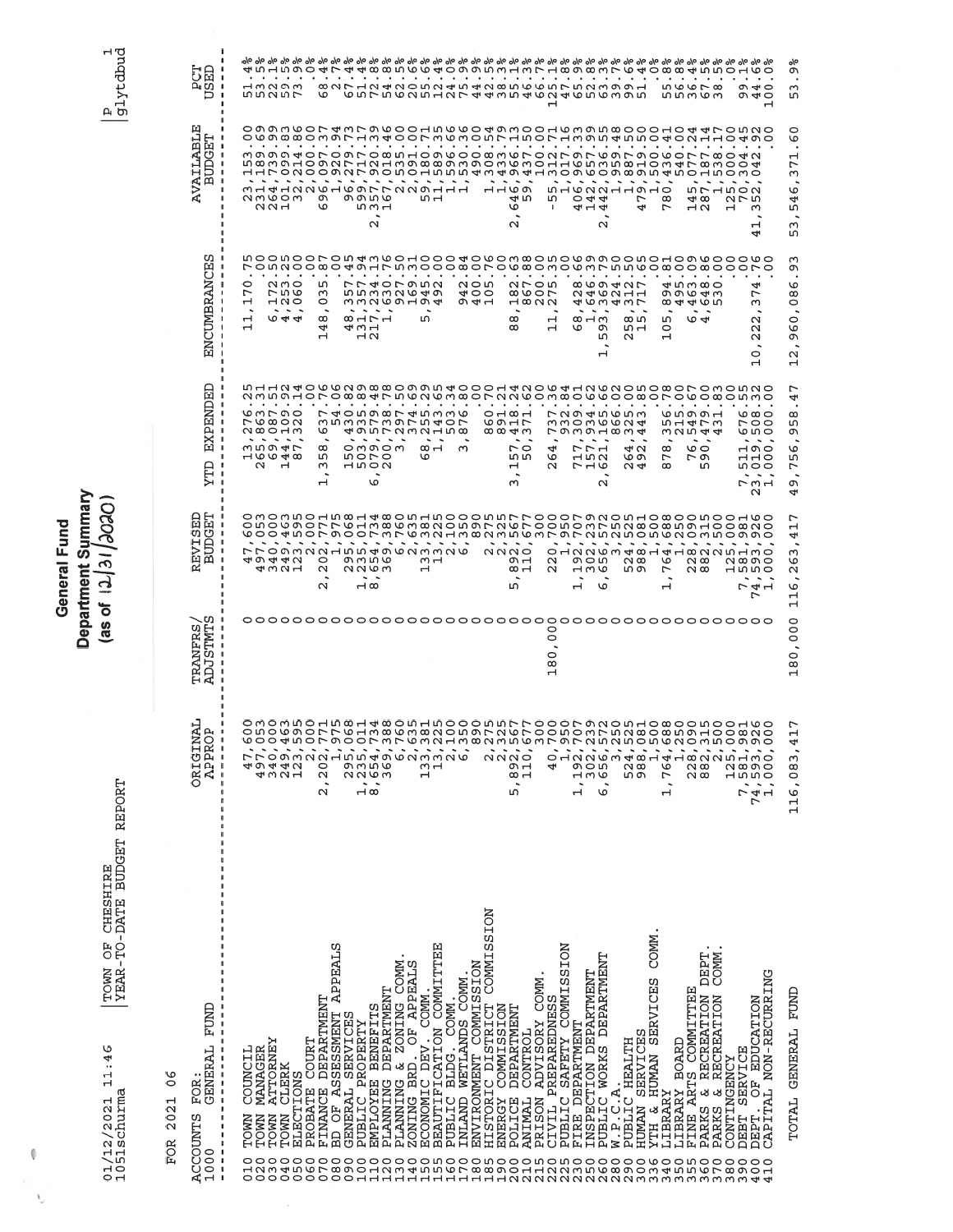TOWN OF CHESHIRE<br>|YEAR-TO-DATE BUDGET REPORT  $01/12/2021$   $11:46$ <br>1051schurma

 $\, \rangle$ 

 $\sum_{\mathbf{k}}$ 

Department Summary<br>(as of  $12/31/2020$ )<br>- POOL

General Fund

 $\begin{array}{c} p \\ g1y t dbud \end{array}$ 

FOR 2021 06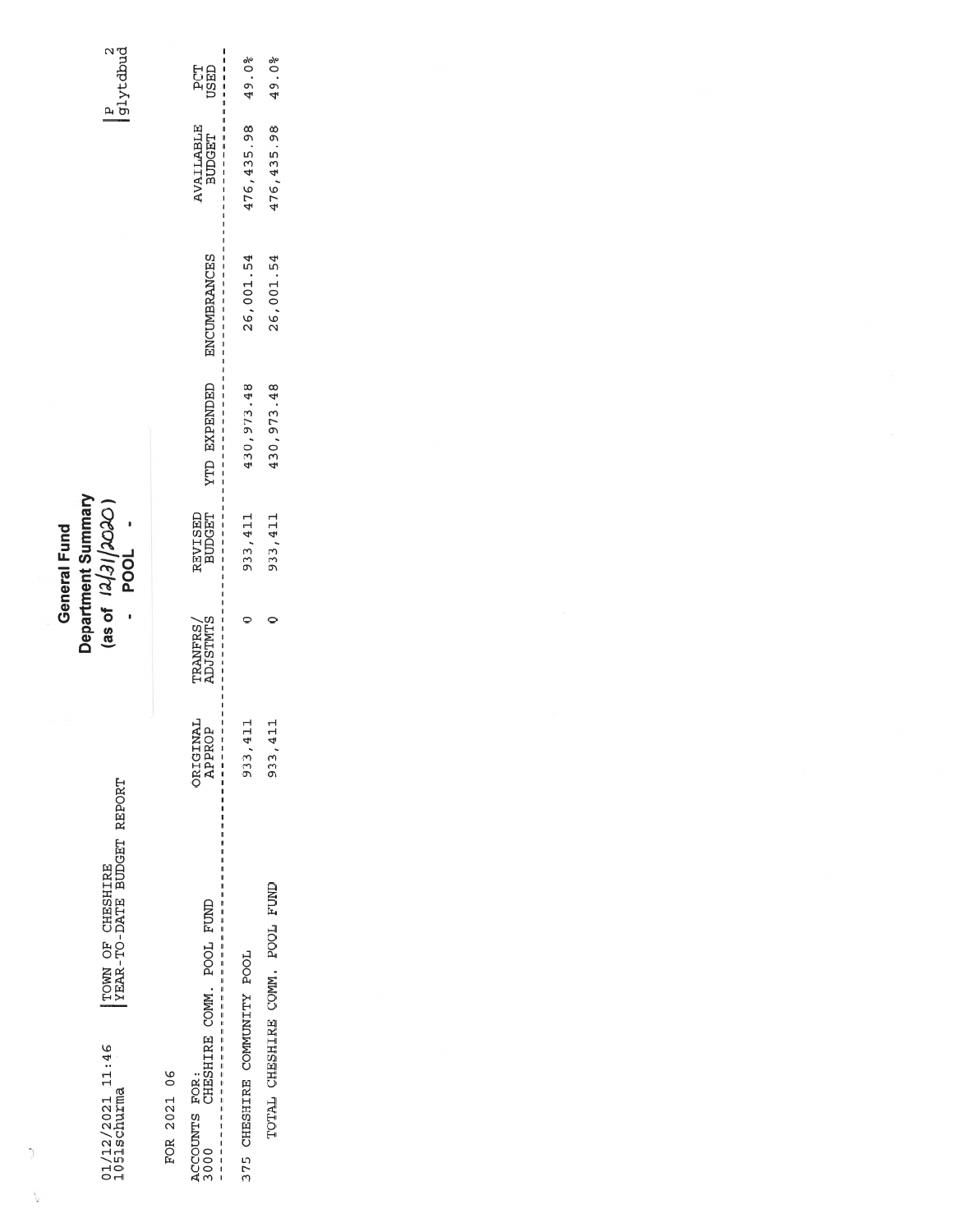TOWN OF CHESHIRE<br>YEAR-TO-DATE BUDGET REPORT  $01/12/2021$  11:46<br>1051schurma

 $\, )$ 

 $\tilde{\mathbf{g}}^{\prime}$ 

General Fund<br>Department Summary<br>(as of  $12/3/2020$ )<br>- WPCD

 $\begin{array}{c} \boxed{\text{p}} \\ \boxed{\text{g1ytdbud}} \end{array}$ 

FOR 2021 06

| l<br>ACCOUNTS FOR:<br>6000 WATER POLLUT CONTROL FUND<br> <br> <br> <br> <br> <br>I | $\begin{array}{c} \begin{array}{c} \text{1} \end{array} & \text{1} \end{array}$<br>ORIGINAL<br>APPROP<br>$\begin{array}{c} 1 \\ 1 \\ 1 \end{array}$ | ı<br>TRANFRS/<br>ADJSTMTS | $-1 - 1 - 1 - 1 - 1 - 1$<br><b>BUDGET</b><br>REVISED<br>$\mathbf{I}$<br>$\mathbf{I}$<br>$\mathbf{I}$ | $\frac{1}{2}$ = $\frac{1}{2}$ = $\frac{1}{2}$ = $\frac{1}{2}$ = $\frac{1}{2}$ = $\frac{1}{2}$ = $\frac{1}{2}$<br>YTD EXPENDED<br>$\mathbf{I}$<br>$\frac{1}{1}$<br>$\mathbf{I}$<br>$\frac{1}{1}$ | ł<br>ENCUMBRANCES<br>ı<br>ı | AVAILABLE<br>BUDGET<br>I<br>$\frac{1}{1}$<br>ı<br>ı<br>ı<br>ı<br>I | l<br>្ត<br>បន្ទា<br>$\mathbf{I}$<br>$\mathbf{I}$<br>I<br>Ï |
|------------------------------------------------------------------------------------|-----------------------------------------------------------------------------------------------------------------------------------------------------|---------------------------|------------------------------------------------------------------------------------------------------|-------------------------------------------------------------------------------------------------------------------------------------------------------------------------------------------------|-----------------------------|--------------------------------------------------------------------|------------------------------------------------------------|
| 270 W.P.C.D.                                                                       | 686<br>4,138,                                                                                                                                       |                           |                                                                                                      | $0$ 4, 138, 686 1, 276, 109. 75                                                                                                                                                                 |                             | 178, 264.44 2, 684, 311.81 35.1%                                   |                                                            |
| TOTAL WATER POLLUT CONTROL FUND                                                    | 686<br>4,138,                                                                                                                                       |                           | $0 \t 4, 138, 686$                                                                                   | 1, 276, 109. 75                                                                                                                                                                                 |                             | 178, 264.44 2, 684, 311.81                                         | 35.1%                                                      |
|                                                                                    |                                                                                                                                                     |                           |                                                                                                      |                                                                                                                                                                                                 |                             |                                                                    |                                                            |